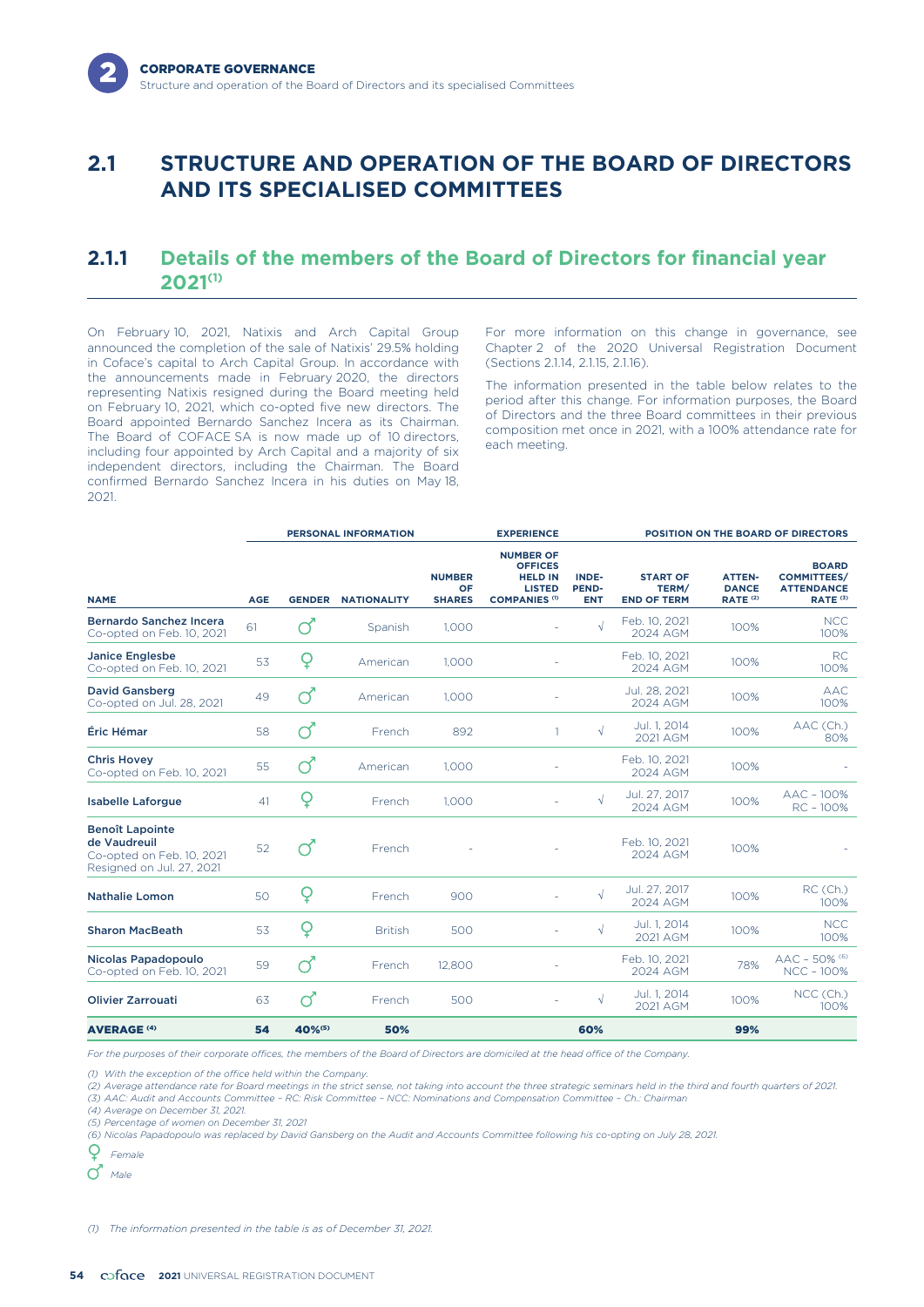

# **2.1.2 Experience and offices of the members of the Board of Directors**

The Board of Directors has ten members. Information relating to the members of the Board of Directors and notably their principal offices outside the Coface Group are described in the section below <sup>(1)</sup>.

### Bernardo SANCHEZ INCERA



**SPANISH NATIONAL**

**AGE:** 61

**ATTENDANCE RATE AT BOARD MEETINGS:** 100%

**ATTENDANCE RATE AT NOMINATIONS AND COMPENSATION COMMITTEE MEETINGS:** 100%

**EXPIRATION DATE OF THE TERM OF OFFICE:** • Director, Boursorama Ordinary Shareholders' Meeting called the financial year ended December 31, 2024

### Chairman of the Board of Directors Independent director

Since February 10, 2021

### **CURRICULUM VITAE**

Bernardo Sanchez Incera, a Spanish national, joined Societe Generale in 2009 before serving as Deputy Chief Executive Officer of Societe Generale from January 2010 to May 2018. Prior to that, he was Executive Director of the Monoprix Group from 2004 to 2009, Executive Director of Vivarte from 2003 to 2004, Chairman of LVMH Mode et Maroquinerie Europe between 2001 and 2003 and International Director of Inditex Group from 1999 to 2001. Bernardo Sanchez-Incera also served as Chief Executive Officer of Zara France between 1996 and 1999 after being Deputy Director of Banca Jover Spain from 1994 to 1996 and jointly Director and Board member of Crédit Lyonnais in Belgium from 1992 to 1994. With an MBA from INSEAD, Bernardo Sanchez Incera is a graduate of the Paris Institute of Political Studies (Sciences Po) and holds a Master's degree and a postgraduate degree in economics.

#### **PRINCIPAL OFFICES AND DUTIES OUTSIDE COFACE GROUP**

- **During financial year 2021**
- 
- Director, Banque Financière Richelieu
- to approve the financial statements for  $\bullet$  Member of the Supervisory Board, Banque Richelieu France (100% owned by Compagnie Financière Richelieu)

#### **During the past five years and which are no longer held**

- Director, ALD Automotive<sup>(2)</sup> (in 2021)
- Member of the Supervisory Board, PJSC Rosbank, Russia (in 2021)
- Deputy Chief Executive Officer, Societe Generale<sup>(2)</sup>
- Chairman of the Board of Directors, Crédit du Nord
- Chairman of the Board of Directors, Boursorama
- Director, Sogecap
- Member of the Supervisory Board, SGMB, Morocco
- Member of the Supervisory Board, Komercni Banka<sup>(2)</sup>, Czech Republic
- · Director, BRD<sup>(2)</sup>, Romania

### Janice ENGLESBE



**AMERICAN NATIONAL**

**AGE:** 53

**ATTENDANCE RATE AT BOARD MEETINGS:** 100%

**ATTENDANCE RATE AT RISK COMMITTEE MEETINGS:** 100%

**EXPIRATION DATE OF THE TERM OF OFFICE:** Ordinary Shareholders' Meeting called to approve the financial statements for the financial year ended December 31, 2024

# Director

-

Since February 10, 2021

#### **CURRICULUM VITAE**

Janice Englesbe is Senior Vice President and Chief Risk Officer at Arch Capital Group Ltd. She joined Arch as Global Head of Risk Management on February 25, 2019. She has over 25 years of experience in risk, finance and business, including as Deputy Chief Risk Officer of the General Re Group. She holds a degree in economics from the Wharton School of the University of Pennsylvania and is a CFA **Charterholder** 

**PRINCIPAL OFFICES AND DUTIES OUTSIDE COFACE GROUP**

#### **During financial year 2021**

• Chief Risk Officer, Arch Capital Group Ltd. (2)

#### **During the past five years and which are no longer held**

- Chief Executive Officer, Englesbe Consulting LLC
- Deputy Chief Risk Officer, General Re Group

l) In accordance with legal requirements and the recommendations of the AFEP-MEDEF Code, Coface directors cannot hold more than four other offices<br>in listed companies outside the Group, including abroad.

*(2) Listed company.*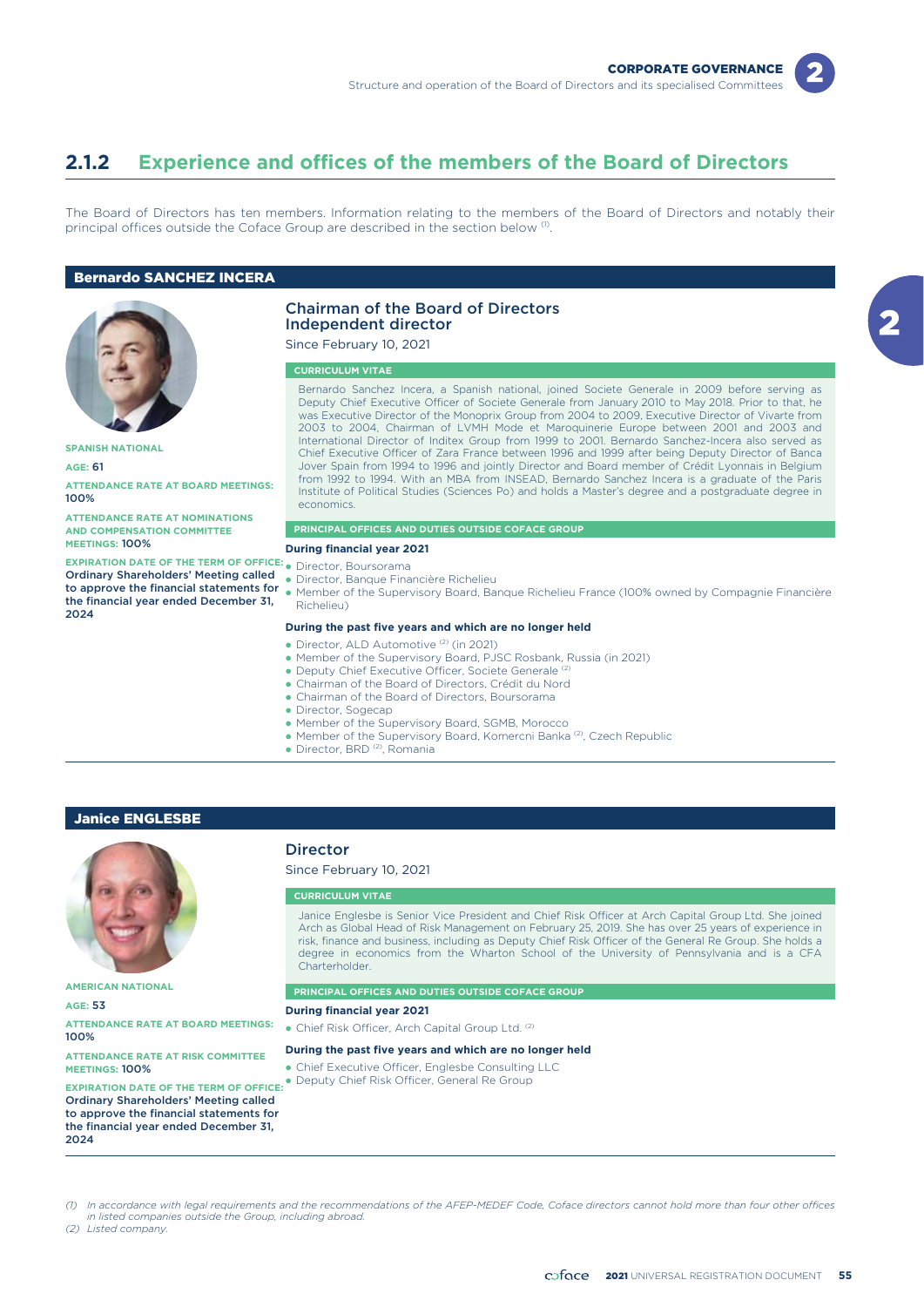

# David GANSBERG



**AMERICAN NATIONAL**

**AGE:** 49

#### **ATTENDANCE RATE AT BOARD MEETINGS:** 100%

**ATTENDANCE RATE AT AUDIT AND ACCOUNTS COMMITTEE MEETINGS:** 100%

**EXPIRATION DATE OF THE TERM OF OFFICE:** Ordinary Shareholders' Meeting called to approve the financial statements for the financial year ended December 31, 2024

#### Director Co-opted on July 28, 2021

Since July 28, 2021

#### **CURRICULUM VITAE**

David Gansberg was appointed Chief Executive Officer in charge of the mortgage lending business of Arch Capital Group Ltd., which provides mortgage insurance and reinsurance worldwide, on March 1, 2019. From February 2013 to February 2019, he was Chairman and CEO of Arch Mortgage Insurance Company. From July 2007 to February 2013, David Gansberg was Executive Vice President and Director of Arch Reinsurance Company. Previously, he held various positions in underwriting, operations and strategy at Arch Reinsurance Ltd. and Arch Capital Services Inc., which he joined in December 2001. Before joining Arch, David Gansberg held various positions at ACE Bermuda and Cigna Property and Casualty. He holds a degree in Actuarial Mathematics from the University of Michigan.

#### **PRINCIPAL OFFICES AND DUTIES OUTSIDE COFACE GROUP**

#### **During financial year 2021**

• Chief Executive Officer of Global Mortgage Group, Arch Capital Group, Ltd.  ${}^{(1)}$ 

-Treasurer, Greensboro Chamber of Commerce

#### **During the past five years and which are no longer held**

- Chairman and Chief Executive Officer, Arch Mortgage Insurance Company

## Éric HÉMAR



**FRENCH NATIONAL**

**AGE:** 58

**ATTENDANCE RATE AT BOARD MEETINGS:** 100%

**ATTENDANCE RATE AT AUDIT AND ACCOUNTS COMMITTEE MEETINGS:** 80%

**EXPIRATION DATE OF THE TERM OF OFFICE:** -Ordinary Shareholders' Meeting called to approve the financial statements for the financial year ended December 31, 2021

## Independent director

#### Since July 1, 2014

#### **CURRICULUM VITAE**

Éric Hémar, a former ENA student, began his career at the Cour des Comptes before joining the Ministry of Equipment, Transportation and Tourism in 1993, where he served as Technical Adviser to Minister Bernard Bosson. In 1995, he joined the Sceta group, and then Geodis as General Secretary. He left Geodis Logistics in March 2001 to create the ID Logistics group. Éric Hémar has been Chairman and Chief Executive Officer of the ID Logistics group since 2010.

#### **PRINCIPAL OFFICES AND DUTIES OUTSIDE COFACE GROUP**

#### **During financial year 2021**

- Chairman & Chief Executive Officer of ID Logistics group<sup>(1)</sup>
- -Chairman of ID Logistics US INC, ID LOGS UK
- -Chief Executive Officer, ID Assets (Taiwan), ID Logistics Hungary, ID Logistics US
- Chairman: ID Logistics, ID Logistics France, ID Logistics France 3, ID Logistics Océan Indien, Ficopar, Les Parcs du Lubéron Holding, IDL Bucharest
- Chairman of the Board of Directors: ID Logistics (Nanjing) Business Consultation, ID Logistics Nanjing, ID Logistics Taiwan
- - Director: ID Logistics China Holding Hong Kong, ID Logistics Nanjing, ID Logistics Taiwan, ID Logistics (Nanjing) Business Consultation, ID Logistics Group, ID Logistics Belgium, IDE Entreprise (Taiwan)
- -Member of the Supervisory Board: Dislogic, ID Logistics Polska
- Permanent representative of Les Parcs du Lubéron Holding, Chairman of SAS Les Parcs du Lubéron 1
- Permanent Representative of ID Logistics, Chairman of SAS ID Logistics France 4
- Permanent representative of ID Projets on the Board of Directors of Froid Combi
- Permanent Representative of COMETE, Chief Executive Officer of IMMOD, FINANCIERE ID, LOGISTICS II, LOGISTICS V
- Manager: FC Logistique R&D, ID Logistics Maroc, ID Logistics Training

### **During the past five years and which are no longer held**

- Chief Executive Officer: IDL Logistics (Mauritius) IDL Supply Chain South Africa, IDL Fresh South Africa
- Director: ID Logistics, ID Logistics La Réunion, ID Logistics (Mauritius), ID Logistics Switzerland SA • Chairman: Timler ID Logistics Mayotte
- Chairman of the Board of Directors: France Paquets

*(1) Listed company.*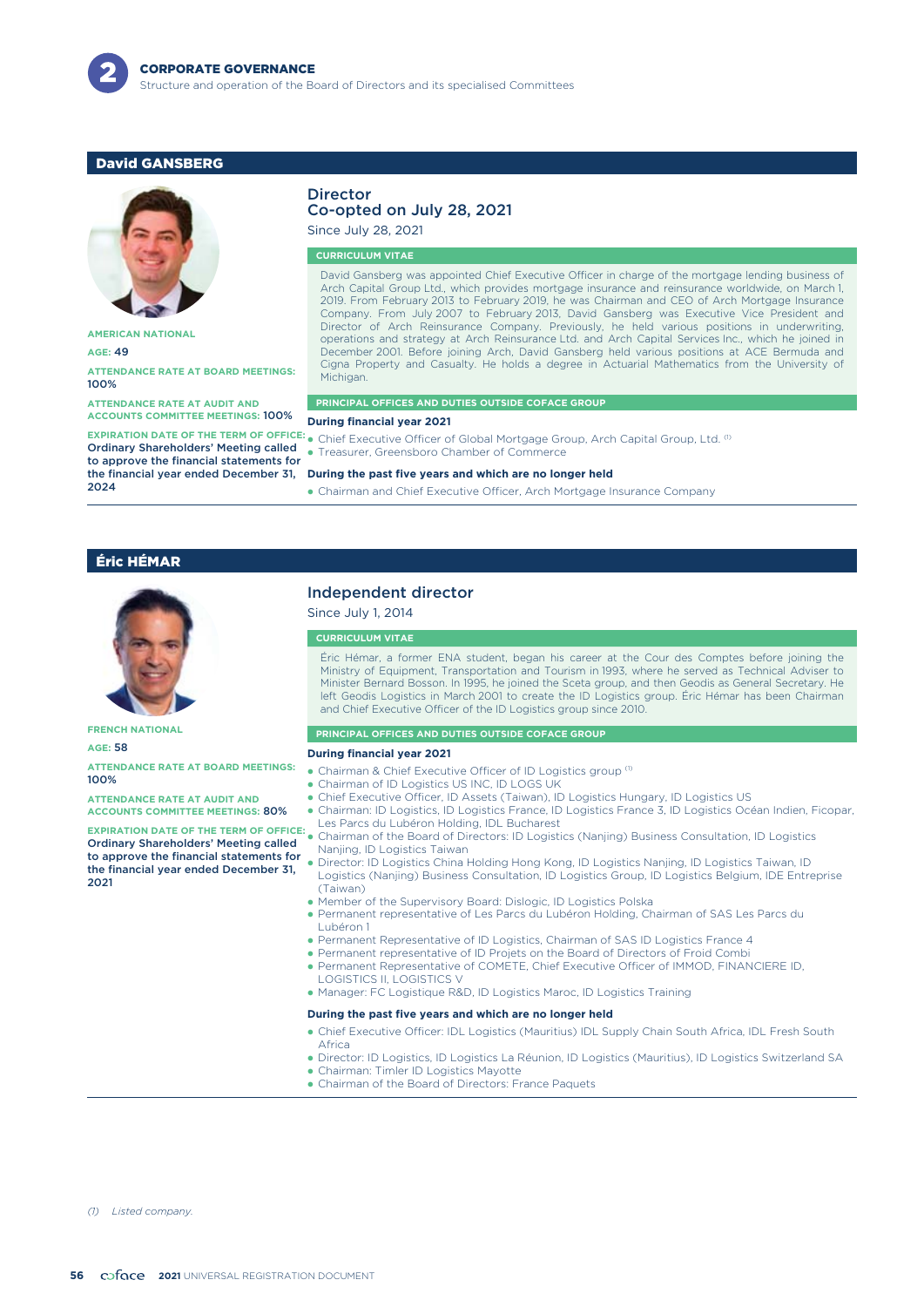# Chris HOVEY



**AMERICAN NATIONAL**

#### **AGE:** 55

**ATTENDANCE RATE AT BOARD MEETINGS:** 100%

Ordinary Shareholders' Meeting called to approve the financial statements for the financial year ended December 31, 2024

## Director

Since February 10, 2021

#### **CURRICULUM VITAE**

Chris Hovey is Chief Operating Officer at Arch Capital Services LLC. From July 2018 to January 2020, he served as Executive Vice President and Chief Information Officer at Arch Capital Services LLC. Prior to that, he was Chief Operating Officer of Arch Mortgage Insurance Company. Before joining Arch, Chris Hovey was Chief Operating Officer of PMI Mortgage Insurance Co. from 2011. He was also Vice President and Head of Service Operations and Claims Management for PMI, which he joined in 2002. Mr Hovey holds a degree from San Francisco State University and an MBA from Saint Mary's College in Moraga, California.

#### **PRINCIPAL OFFICES AND DUTIES OUTSIDE COFACE GROUP**

#### **During financial year 2021**

**EXPIRATION DATE OF THE TERM OF OFFICE: •** Chief Operating Officer, Arch Capital Services LLC - Director, Arch Global Services Holdings Ltd.

#### **During the past five years and which are no longer held**

 $\bullet$  N/A

#### Isabelle LAFORGUE



**FRENCH NATIONAL**

**AGE:** 41

**ATTENDANCE RATE AT BOARD MEETINGS:** 100%

**ATTENDANCE RATE AT RISK COMMITTEE MEETINGS:** 100%

**ATTENDANCE RATE AT AUDIT AND ACCOUNTS COMMITTEE MEETINGS:** 100%

Ordinary Shareholders' Meeting called to approve the financial statements for the financial year ended December 31, 2024

#### Independent director

Since July 27, 2017

### **CURRICULUM VITAE**

After graduating from École Polytechnique and École des mines de Paris, Isabelle Laforgue began her career at SFR in 2006, where she held various roles in the Strategy and Finance Departments. She was appointed Director of Central Finance in 2011, in charge of management control, accounting, financial communications and consolidation. In 2012, she was appointed Chief of Staff to the Chairman and Chief Executive Officer of SFR, advising, analysing and supporting the decision-making processes during a period of change and market consolidation. In 2015, she joined Econocom, a European company specialising in the digital transformation of businesses, as Chief Transformation Officer to develop and implement the Group's internal transformation. In 2017, she became Deputy CEO for France at Econocom. In 2019, she joined Owkin, a start-up specialising in the use of artificial intelligence in cancer research, as Executive VP Finance & Operation. In March 2021, Isabelle Laforgue joined AstraZeneca France as Head of Digital, Transformation and Innovation.

#### **PRINCIPAL OFFICES AND DUTIES OUTSIDE COFACE GROUP**

#### **During financial year 2021**

**EXPIRATION DATE OF THE TERM OF OFFICE: •** Executive VP Finance & Operation, Owkin - Head of Digital, Transformation and Innovation, AstraZeneca France

#### **During the past five years and which are no longer held**

• Chief Transformation Officer, Econocom<sup>(1)</sup>

• Deputy CEO for France, Econocom<sup>(1)</sup>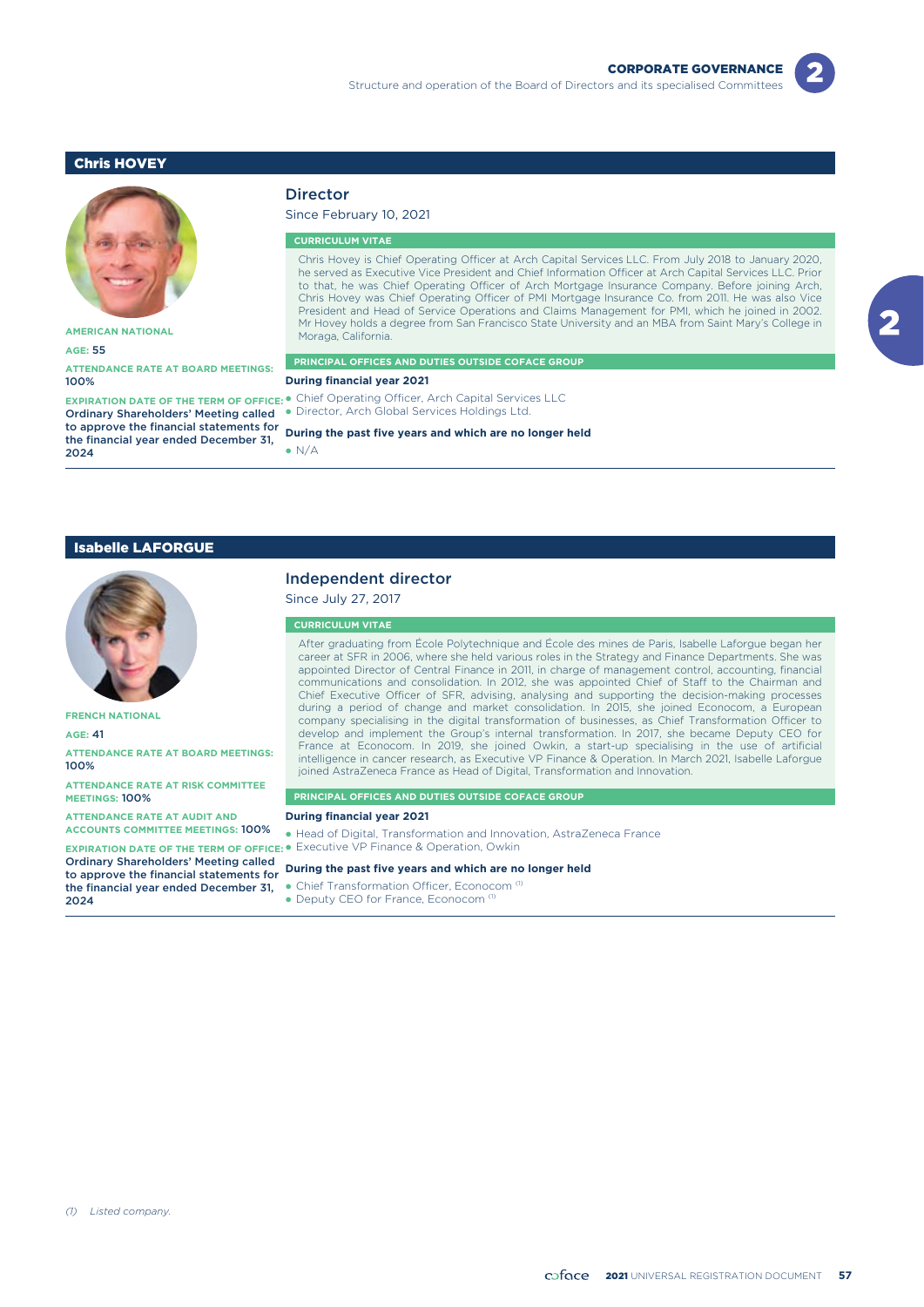

# Benoît LAPOINTE DE VAUDREUIL



**FRENCH NATIONAL**

**AGE:** 51

**ATTENDANCE RATE AT BOARD MEETINGS:** 100%

**EXPIRATION DATE OF THE TERM OF OFFICE: During financial year 2021** Ordinary Shareholders' Meeting called to approve the financial statements for  $\bullet$ the financial year ended December 31,  $2024$ 

# Director

# Resigned on July 27, 2021

Since February 10, 2021

### **CURRICULUM VITAE**

Benoît Lapointe de Vaudreuil is a lawyer and a member of the Paris and Quebec Bars. He exercises insurance law in Paris. He is the Chairman of BLV Avocats, a law firm he founded in Paris in 2019, and is "Of Counsel" for PwC Société d'Avocats in Paris. He previously worked at the Optimum Group for nearly 20 years, notably as CEO of the Optimum Group's French companies (life insurance, asset management). He holds an LLB in law from the Université de Montréal, a postgraduate degree in private law from the University of Paris I (Panthéon-Sorbonne) and an MBA from HEC Montréal. Benoît Lapointe de Vaudreuil also holds a degree from the Institut de Droit Comparé of University of Paris II (Panthéon-Assas) and is a director on the Boards of Directors of Canadian and French companies.

#### **PRINCIPAL OFFICES AND DUTIES OUTSIDE COFACE GROUP**

Lawyer, BLV Avocats

- -Director, FMA GROUP SAS (France)
- Director, OPTIMUM GESTION FINANCIERE SA (France)
- Director, NORBEC SAS (France)
- Director, OPTIMUM CARAIBES SAS (France)
- Director, OPTIMUM FONCIER INC (Canada)

#### **During the past five years and which are no longer held**

- Director, OPTIMUM VIE SA (France)
- Director, OPTFRANC SAS (France)
- Director, OPTIMUM FINANCIERE EUROPE SAS (France)
- Director, OPTIMUM RE INC. (Canada)
- Director, GESTION OPTIMUM INC. (Canada)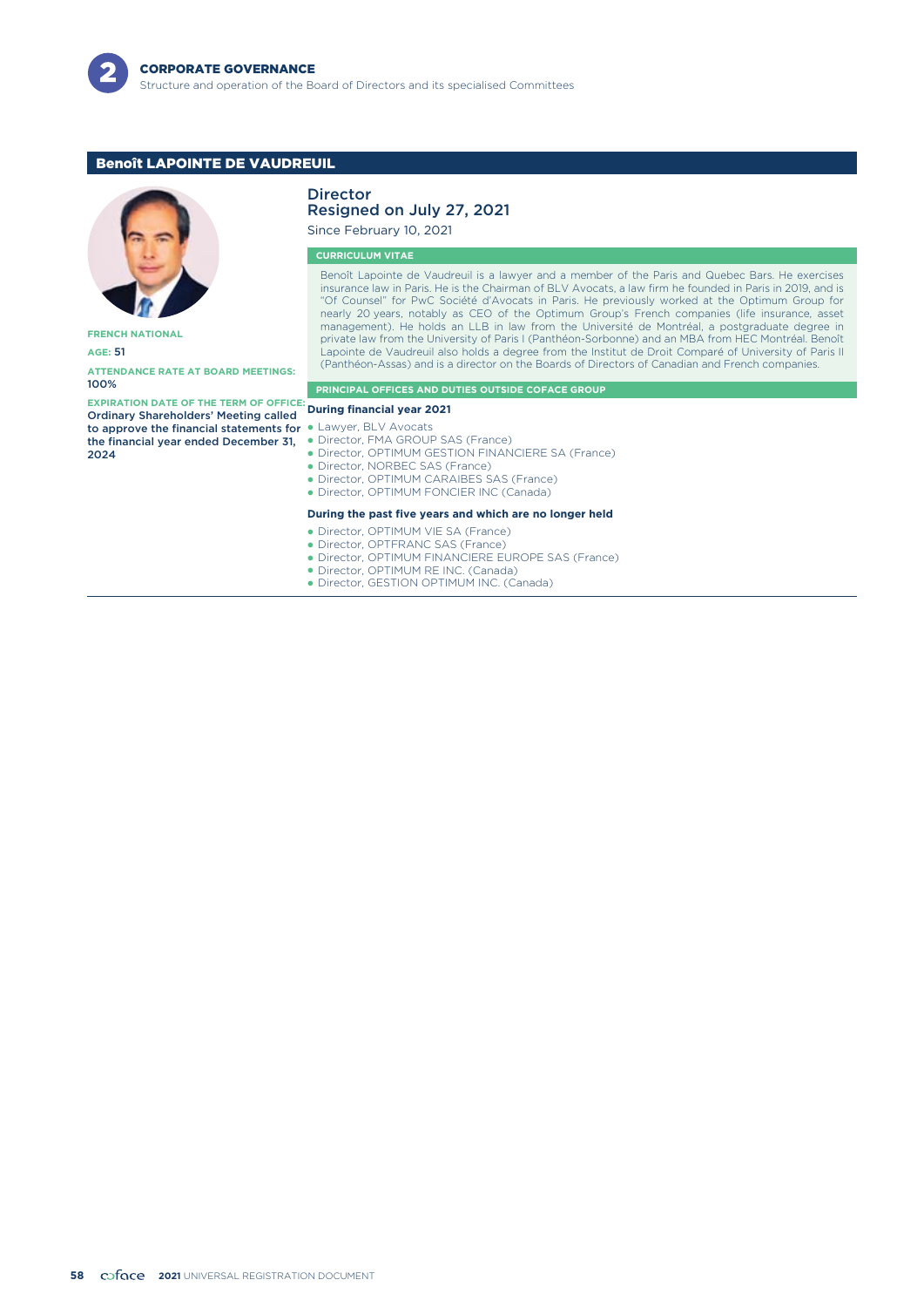### Nathalie LOMON



**FRENCH NATIONAL**

**AGE:** 50

**ATTENDANCE RATE AT BOARD MEETINGS:** 100%

**ATTENDANCE RATE AT RISK COMMITTEE MEETINGS:** 100%

Ordinary Shareholders' Meeting called the financial year ended December 31, 2024

# Independent director

Since July 27, 2017

### **CURRICULUM VITAE**

Nathalie Lomon has been Senior Executive VP and Chief Financial Officer at SEB Group since September 2019. She is also a member of the Executive Committee and the General Management **Committee** 

A graduate of the NEOMA Business School, Nathalie Lomon began her career in auditing at Mazars in 1995 before joining the General Inspection Department at BNP Paribas in 1999. In 2002, she joined Pechiney where she held several financial and management positions, including Chief Financial Officer for the Aeronautical, Transport and Industry division of Rio Tinto Alcan. She then joined the Ingenico group in 2010 as Head of Management Control, subsequently becoming Chief Financial Officer for the European-SEPA region in 2014 and then Chief Financial Officer in 2015, overseeing the finance, legal & governance functions, as well as being a member of the Executive Committee.

#### **PRINCIPAL OFFICES AND DUTIES OUTSIDE COFACE GROUP**

#### **During financial year 2021**

**EXPIRATION DATE OF THE TERM OF OFFICE:** Senior Executive VP and Chief Financial Officer, SEB Group (1) -

- Chief Executive Officer, SEB Internationale SAS
- **to approve the financial statements for •** Chief Executive Officer, Immobilière Groupe SEB SAS
	- - Member of the Supervisory Board, WMF Group GmbH
		- Director and member of the Audit Committee, ZHEJIANG SUPOR Co. Ltd.
		- Director representing the founding members of the SEB Group Endowment Fund
	- Chief Executive Officer, Groupe SEB Ré
	- Director, SEB Professional North America
	- Director, EI RE ACQUISITION LLC
	- Director, WILBUR CURTIS CO. INC.

#### **During the past five years and which are no longer held**

- $\bullet$  EVP Finance, Legal & Governance, Ingenico group SA  $^\text{\tiny{(1)}}$
- -Director, Ingenico Holdings Asia Limited (HK)
- Director, Fujian Landi Commercial Equipment Co., Ltd.
- -Manager, Ingenico e-Commerce Solutions BVBA/SPRL (BE)
- Director, Ingenico Financial Solutions NV/SA (BE)
- · Director, Ingenico do Brasil Ltda.
- Director, Ingenico Holdings Asia II Limited (HK)
- Director, Stichting Beheer Derdengelden Ingenico Financial Solutions (IFS Fondation)
- Chairman of the Supervisory Board and member of the Audit Committee, Global Collect Services
- B.V.

-

-

- Director, Fixed & Mobile Pte. Ltd.
- Director, Fixed & Mobile Holdings Pte. Ltd.
- Director, Ingenico Corp.
- Chairman, Ingenico Business Support S.A.S.
- Chairman, Ingenico 5 S.A.S.
- Director, Bambora Top Holding AB
- Director, Ingenico International (Singapore) Pte. Ltd.
- · Director, Ingenico Japan Co. Ltd.
- Director, Ingenico Inc. (Oct. 13, 2015 Dec. 31, 2017)
- Director, GCS Holding BV (Jan. 25, 2016 Oct. 25, 2017)
- Director, Ingenico México, S.A. de C.V. (June 3, 2015 Oct. 24, 2017)
- Director, Ingenico (Latin America) Inc. (June 8, 2015 May 19, 2017)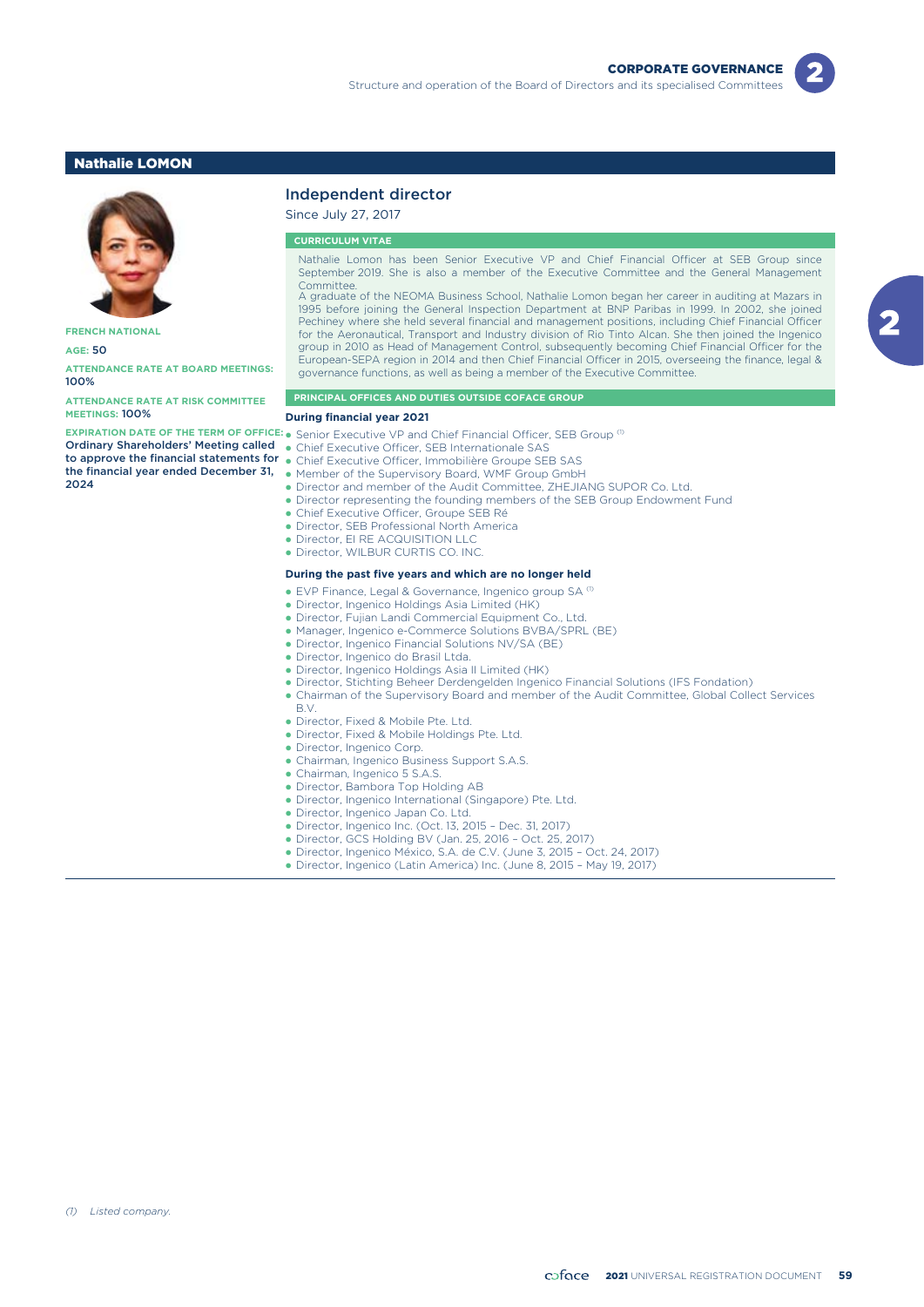

# Sharon MacBEATH



**BRITISH NATIONAL**

**AGE:** 53

**ATTENDANCE RATE AT BOARD MEETINGS:** 100%

**ATTENDANCE RATE AT NOMINATIONS AND COMPENSATION COMMITTEE MEETINGS:** 100%

Ordinary Shareholders' Meeting called the financial year ended December 31, 2021

### Independent director

Since July 1, 2014

### **CURRICULUM VITAE**

Sharon MacBeath has a degree in psychology and management from the University of Glasgow, holds a Master's degree in human resources from the Sorbonne, and an EMBA from INSEAD. After founding the consulting firm EMDS, which specialises in the recruitment, selection and development of highly promising young people with international profiles, she has worked in France since 1991 in human resources. She held the position of Director of Human Resources for the pharmacy and beauty line of the Rexam group before becoming Director of Human Resources and Communications for Redcats, a company in the Kering group (formerly PPR) in 2005. Sharon MacBeath was Head of Human Resources and a member of the Executive Committee of the Rexel group between 2013 and the end of 2016. She was a member of the Board and Head of Human Resources at the Tarkett group from January 2017, before moving from a role as director on the Supervisory Board at Hermès International\* to the role of Group Human Resources Director at Hermès International in June 2019.

#### **PRINCIPAL OFFICES AND DUTIES OUTSIDE COFACE GROUP**

#### **During financial year 2021**

**EXPIRATION DATE OF THE TERM OF OFFICE:**  $_{\bullet}$  Group HR Director, Hermès International <sup>(1)</sup> since June 17, 2019

#### to approve the financial statements for **During the past five years and which are no longer held**

- Group Director of Human Resources, member of the Executive Committee of Rexel  $0$ - Member of the Board and Executive Committee, Director of Human Resources and Communications
	- for the Tarkett group (1) (until May 1, 2019)
- Director on the Supervisory Board, Hermès International <sup>(1)</sup> until March 2019
- Member of the Hermès International (1) Audit Committee until March 2019
- $\bullet$  Member of the Nominations, Compensation and Governance Committee of Hermès International  $^\text{\tiny{(I)}}$ until March 2019

### Nicolas PAPADOPOULO



**FRENCH NATIONAL**

#### **AGE:** 59

**ATTENDANCE RATE AT BOARD MEETINGS:** 78%

**ATTENDANCE RATE AT RISK COMMITTEE MEETINGS:** 50% (he was replaced by David Gansberg following his co-opting **During financial year 2021** on July 28, 2021)

**ATTENDANCE RATE AT NOMINATIONS AND COMPENSATION COMMITTEE MEETINGS:** 100%

**EXPIRATION DATE OF THE TERM OF OFFICE:** Ordinary Shareholders' Meeting called to approve the financial statements for **During the past five years and which are no longer held** the financial year ended December 31, 2024

### **Director**

Since February 10, 2021

#### **CURRICULUM VITAE**

Nicolas Papadopoulo is Chairman and Underwriting and Claims Director of Arch Capital Group Ltd. He was promoted to this position on January 1, 2021. From September 2017 to December 2020, he was Chairman and CEO of Arch Worldwide insurance group and Underwriting Director for property and casualty insurance operations. From July 2014 to September 2017, Nicolas Papadopoulo was Chairman and CEO Arch Reinsurance Group at Arch Capital Group Ltd. He joined Arch Reinsurance Ltd. in December 2001, where he held various underwriting positions. Before joining Arch, he held positions within the reinsurance group Sorema N.A., a US subsidiary of Groupama, and was also an insurance examiner at the French Ministry of Finance, Insurance Department. Mr Papadopoulo is a graduate of the École Polytechnique and the École Nationale de la Statistique et de l'Administration Économique with a master's degree in statistics. He is also a member of the International Actuarial Association and a member of the French Actuarial Society.

#### **PRINCIPAL OFFICES AND DUTIES OUTSIDE COFACE GROUP**

- Chairman and Underwriting and Claims Director of Arch Capital Group Ltd. (1)
- -Director, Greysbridge Holdings Ltd.
- -Director, Somers Re Ltd. (formerly Watford Re Ltd.)
- -Director, Somers Group Holdings Ltd. (formerly Watford Holdings Ltd.)
- Director, Premia Holdings Ltd.

- -Director, Arch Insurance Group Inc.
- -Director, Arch Insurance Company
- -Director, Arch Indemnity Insurance Company
- -Director, Arch Specialty Insurance Company
- Director, Arch Property Casualty Insurance Company
- -Director, Arch LMI Pty Ltd

-

- Director, Arch Financial Holdings Australia Pty Ltd
- Director, Arch MI (Asia) Limited, Director of Ventus Risk Management, Inc.
- -Director, Out Of Towne, LLC
- · Director, Arch Underwriters Ltd.
- Director, Arch Reinsurance Ltd.

*(1) Listed company.*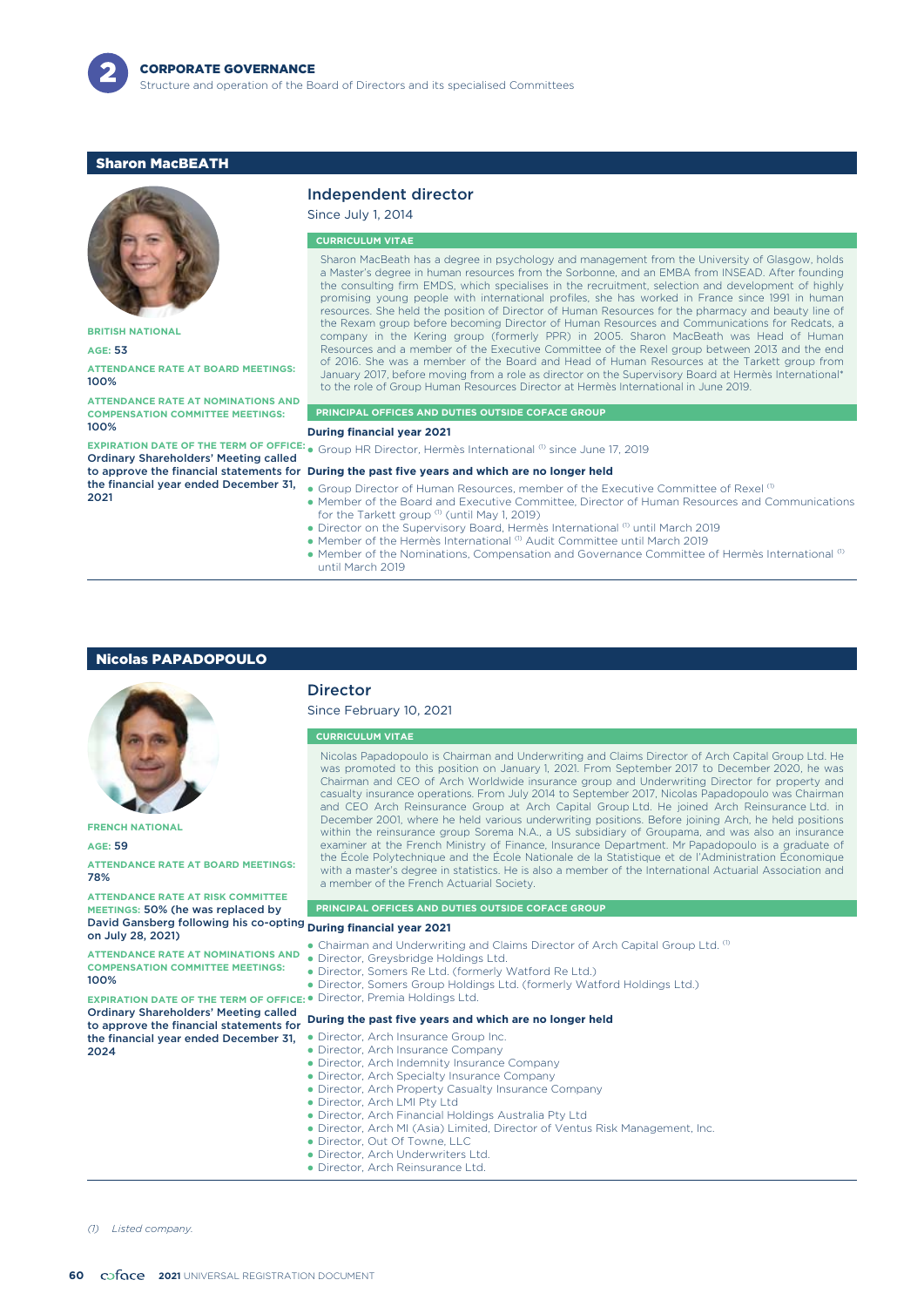# Olivier ZARROUATI



**FRENCH NATIONAL**

**AGE:** 63

**ATTENDANCE RATE AT BOARD MEETINGS:** 100%

**ATTENDANCE RATE AT NOMINATIONS AND COMPENSATION COMMITTEE MEETINGS:** 100%

**EXPIRATION DATE OF THE TERM OF OFFICE:** • Chairman of Thélème SASU Ordinary Shareholders' Meeting called to approve the financial statements for the financial year ended December 31, 2021

## Independent director

Since July 1, 2014

#### **CURRICULUM VITAE**

Olivier Zarrouati is a former student of the École Polytechnique and an engineering graduate of the École nationale supérieure de l'aéronautique (SUPAERO) and of Harvard's Kennedy School in Cambridge, USA. After beginning his career as an engineer in the armaments sector, he held the positions of engineer and Head of Major Projects at the CNES (Centre national d'études spatiales) from 1982 to 1988, and then at Matra Marconi Space from 1989 to 1994. He joined Intertechnique, which was purchased by Zodiac in 1999, as Head of External Development and Subsidiary Control. He subsequently performed various functions within the Zodiac Aerospace group, in particular as Chief Executive Officer (CEO) of the Aerosafety Systems segment and as CEO of aeronautical businesses. From 2007 to 2017, he was Chairman of the Board and Director of the Executive Committee of the Zodiac Aerospace group. He has also been Chairman of the Fondation Institut Supérieur de l'Aéronautique et de l'Espace SUPAERO since 2011. In 2017, he founded his own company, Thélème.

#### **PRINCIPAL OFFICES AND DUTIES OUTSIDE COFACE GROUP**

**During financial year 2021**

| <b>DURING THE PAST FIVE YEARS AND WHICH ARE NO LONGER HELD</b> |
|----------------------------------------------------------------|
|                                                                |

- Chairman: Zodiac Aerotechnics, GEAD
- Director: Icore GmbH (Germany), HeathTechna (United States) and Chairman of the Board and member of the Executive Committee of Zodiac Aerospace<sup>(1</sup>)
- Chairman: Zodiac Engineering, Sicma Aero Seat Services (United States), Zodiac US Corporation (United States), Fondation ISAE-SUPAERO
- Director: Air Cruisers Company LLC (United States), Avox Systems Inc. (United States), C&D Aerospace Canada Co. (Canada), C&D Zodiac Inc. (United States), Esco (United States) formerly Engineering Arresting Systems (United States), Zodiac Interconnect UK Ltd (formerly Icore) (United Kingdom), Mag Aerospace Industries Inc. (United States), Zodiac Parachutes Industries of Southern Africa Pty (South Africa), Zodiac Aerospace UK Ltd (United Kingdom), Zodiac Seats France, Monogram Train LLC (United States), Sicma Aero Seat Services (United States)
- Member of the GIFAS Board
- Member of GEAD

-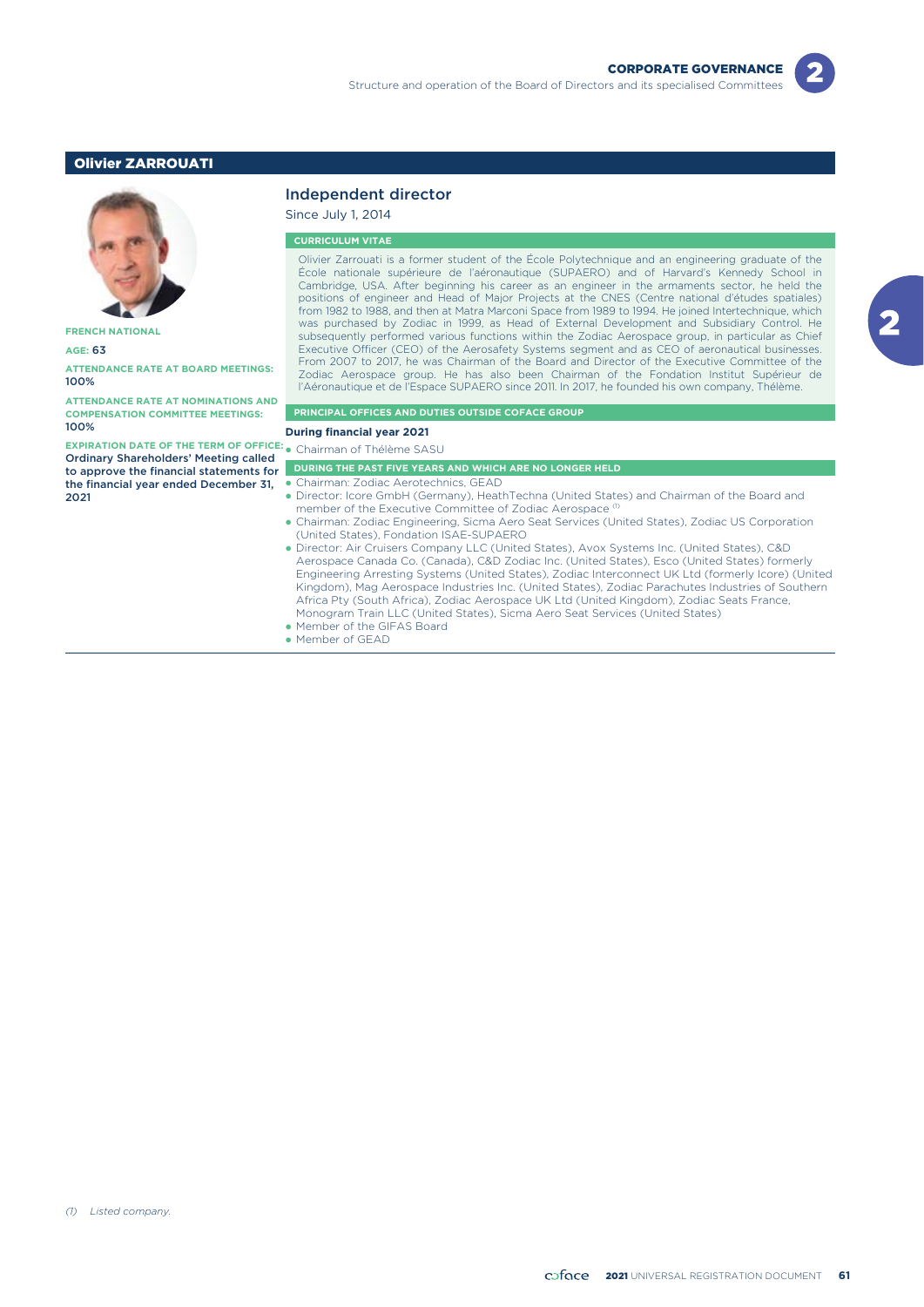# **2.1.3 Operation of the Board of Directors**

The Board of Directors has established Internal Rules which<br>can be consulted on the website at can be consulted on the website at *http://www.coface.com/Group/Our-organisation*, in the Board of Directors tab.

# Convening notice of the Board of Directors

The Board of Directors meets as often as required in the interests of the Company, and at least once per quarter.

Board meetings are convened by the Chairman. However, directors representing at least one third of the Board members may convene a meeting of the Board, detailing the agenda, if there has been no meeting for more than two months. Where the duties of CEO are not performed by the Chairman, the Chief Executive Officer may also ask the Chairman to convene a Board meeting to consider a fixed agenda.

Board meetings are held either at the registered office or any other location indicated in the convening notice. From March 2020, Board of Directors' meetings were mainly held by video-conferencing or telecommunications because of the Covid-19 pandemic. The convening notice is in the form of a simple letter or e-mail sent to the Board members within a reasonable period of time before the scheduled date of the meeting. It is sent out by the Board Secretary.

In the event of an emergency as defined below ("Emergency"), the following accelerated procedure may be applied.

An Emergency is defined as an exceptional situation (i) marked by the existence of a brief period of time, imposed by a third party on penalty of being time-barred, and for which a failure to comply could result in harm to the Company or one of its subsidiaries or (ii) which requires a quick response from the Company that is incompatible with the application of the Board of Directors' usual time frame for a convening notice.

In an Emergency, the meeting may be convened using all appropriate methods, even verbally, and the time frames for convening and holding the meeting of the Board of Directors shall not be subject to the provisions described above, insofar as the Chairman of the Board of Directors of the Company has:

- first sent notice to the directors providing the basis for the Emergency as defined above; and
- sent all directors, with the convening notice for said Board meeting, all the information needed for their analysis.

# Conduct of the Board of Directors' meetings

Meetings of the Board of Directors are chaired by the Chairman of the Board of Directors or, in his absence, by the oldest director or by one of the Vice-Chairmen, as the case may be.

In accordance with the legal and regulatory provisions, and except when adopting decisions relating to the review and

closing of the annual parent company and consolidated financial statements, directors participating in the Board meeting by video conference or telecommunication that meet the technical criteria set by the current legal and regulatory provisions are deemed to be present for the purposes of calculating the quorum and the majority.

Each meeting of the Board of Directors must be long enough for useful and in-depth debate on the agenda. Decisions are made by a majority of the votes of the members present or represented. In the event of a tie, the Chairman of the Board of Directors shall have the casting vote.

In the event of a malfunction in the video conference or telecommunications system, as noted by the Chairman of the Board of Directors, the Board may make valid decisions and/or move forward with just the members who are physically present, provided that the quorum conditions are met.

# Informing the Board of Directors

Pursuant to the terms of Article 21 of the Company's Articles of Association, and Article 3.4 of the Board of Directors' Internal Rules, the Board carries out the inspections and verifications which it deems necessary. The Chairman or the Chief Executive Officer must send each director all the documents and information needed to fulfil their duties.

The directors must have access to the information that will allow them to make an informed decision, sufficiently in advance of the meeting of the Board of Directors. However, for urgent matters, or when respect for confidentiality so requires, and in particular when sensitive strategic, commercial or financial information is at issue, this information may be provided during the meeting. Directors shall likewise receive, if they so request, a copy of the minutes of the Board of Directors' deliberations.

Furthermore, the directors receive all useful information on the events or operations which are significant for the Company in between meetings.

The Company has set up a Group-level governance system based on a clear separation of responsibilities with a system for the provision of information. This governance system includes the following key functions: the risk management, compliance, internal audit and actuarial functions (see Section 5.3.1 "Internal control system"). Each key function operates under the ultimate responsibility of the Board of Directors, to which it reports.

- Information at the initiative of the Board of Directors.

The Board of Directors consults key function managers, directly and at its own initiative, whenever it deems this necessary and at least once a year. This consultation can take place in the absence of the Chief Executive Officer if the Board members consider it necessary. The Board of Directors may refer this consultation to a specialised Board committee.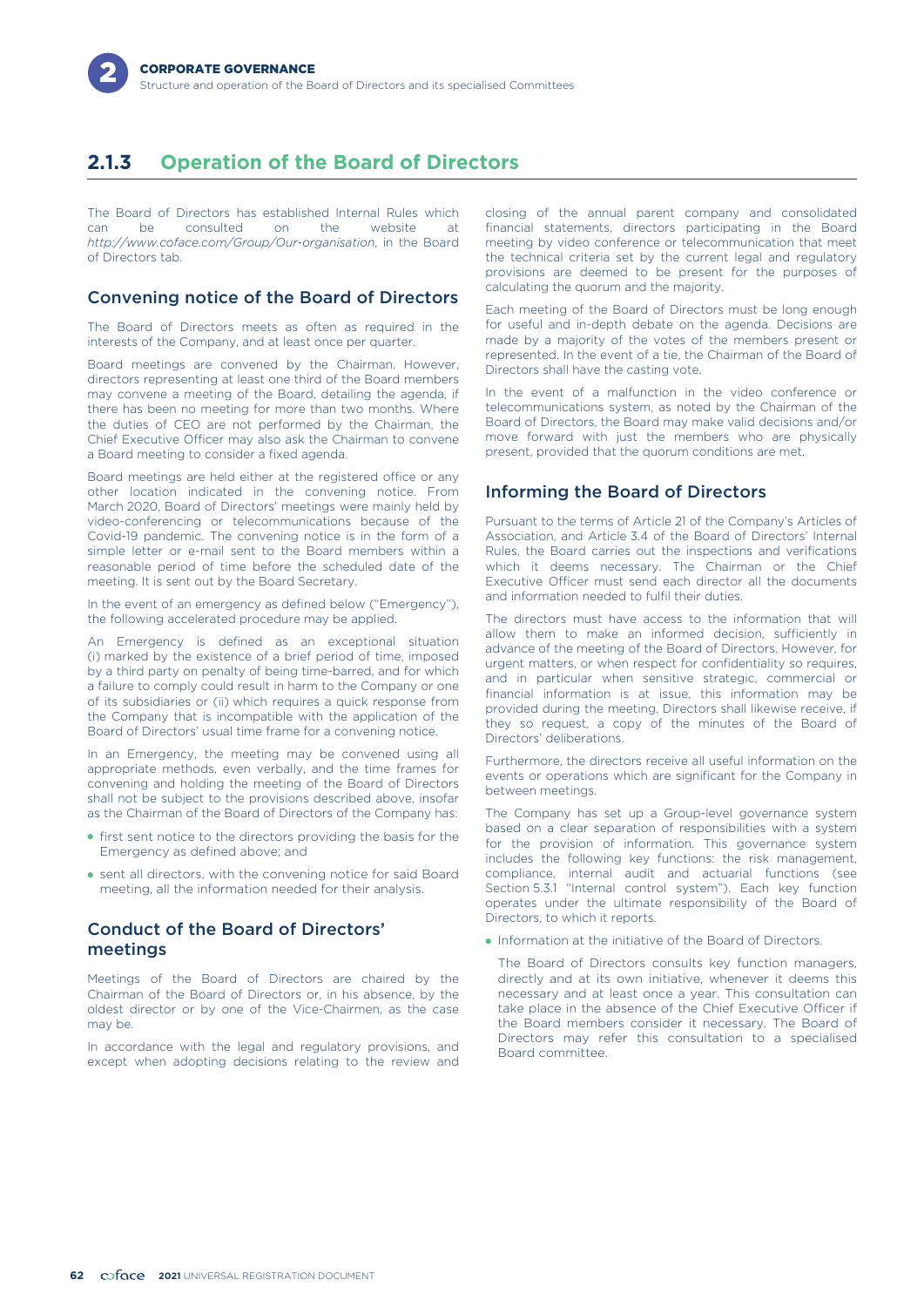

- Information at the initiative of a Head of a key function. send a written report of the problem to the Chairman. The The Heads of functions may inform the Board of Directors,<br>directly and at their own initiative, of the occurrence of<br>certain events that warrant this action. They must do so<br>immediately upon encountering a major problem th

# **2.1.4 Activities of the Board of Directors in 2021**

The Board of Directors held ten meetings in a standard Board format, including a meeting on December 10, 2021 without the presence of management. It also held three strategic seminars devoted to a more in-depth review of the themes of the Company's strategic plan presented in February 2020.

The average attendance rate was 99% (1).

The main subjects reviewed by the Board of Directors in 2021 were:

| The Company's financial position, cash<br>and exposure | • Approval of the 2020 annual financial statements (parent company and consolidated<br>statements)<br>• Review of quarterly and half-yearly financial statements<br>Approval of the 2022 budget                                                                                                                                                                                                                                                                                                                                                                                                                                                                                                                                                                                                                                          |  |  |  |  |
|--------------------------------------------------------|------------------------------------------------------------------------------------------------------------------------------------------------------------------------------------------------------------------------------------------------------------------------------------------------------------------------------------------------------------------------------------------------------------------------------------------------------------------------------------------------------------------------------------------------------------------------------------------------------------------------------------------------------------------------------------------------------------------------------------------------------------------------------------------------------------------------------------------|--|--|--|--|
| Internal control/Risks                                 | • Solvency II: approval of all written policies as drafted or revised in 2021<br>Regulatory reports: ORSA, RSR, SFCR, actuarial reports and anti-money laundering report<br>• Risk appetite<br>• Review of the Solvency II comfort scale                                                                                                                                                                                                                                                                                                                                                                                                                                                                                                                                                                                                 |  |  |  |  |
| Corporate governance                                   | • Convening of a Combined Shareholders' Meeting on May 12, 2021<br>• Self-assessment of the Board's work<br>• Review of the internal charter on related party agreements<br>• Review of related party agreements entered into in previous years<br>• Change in governance<br>• Amendment of the Directors' ethics charter: increase in the number of shares held by<br>directors<br>• Appointment of a new Chairman of the Board of Directors<br>• Appointment of Board Committee members<br>• Appointments of an executive manager and a Head of key function<br>• Renewal of the directorship and confirmation of the term of office of Chairman of the<br><b>Board of Directors</b><br>• Composition of committees<br>• Co-opting of a Director - Appointment to the Audit Committee<br>• Assessment of the independence of directors |  |  |  |  |
| Compensation                                           | • Compensation policy for the Chief Executive Officer, Chairman and Directors for 2021<br>• Compensation paid to the Chief Executive Officer for financial year 2020<br>• Approval of the 2021 Long-Term Incentive Plan                                                                                                                                                                                                                                                                                                                                                                                                                                                                                                                                                                                                                  |  |  |  |  |
| Financial operations                                   | • Annual authorisation to issue guarantees as part of the factoring business<br>• Liquidity programme                                                                                                                                                                                                                                                                                                                                                                                                                                                                                                                                                                                                                                                                                                                                    |  |  |  |  |
| Corporate strategy                                     | • Update on the Information Services activity                                                                                                                                                                                                                                                                                                                                                                                                                                                                                                                                                                                                                                                                                                                                                                                            |  |  |  |  |
| Corporate Social Responsibility                        | • Presentation of actions taken as part of the CSR plan<br>• CSR risk mapping and creation of a CSR risk appetite indicator                                                                                                                                                                                                                                                                                                                                                                                                                                                                                                                                                                                                                                                                                                              |  |  |  |  |

# **2.1.5 Diversity policy applied to the members of the Board of Directors**

The Company is vigilant with regard to the diversity of the members of its Board of Directors to ensure that it operates in a manner appropriate to the Company's business and development, in compliance with applicable regulations. The Company also refers to the provisions of the Corporate Governance Code of Listed Companies (AFEP-MEDEF Code) in implementing its diversity policy. Several criteria are applied:

• Number of directors

The number must reflect the size of the Company and the aforementioned diversity. In 2021, there were ten directors.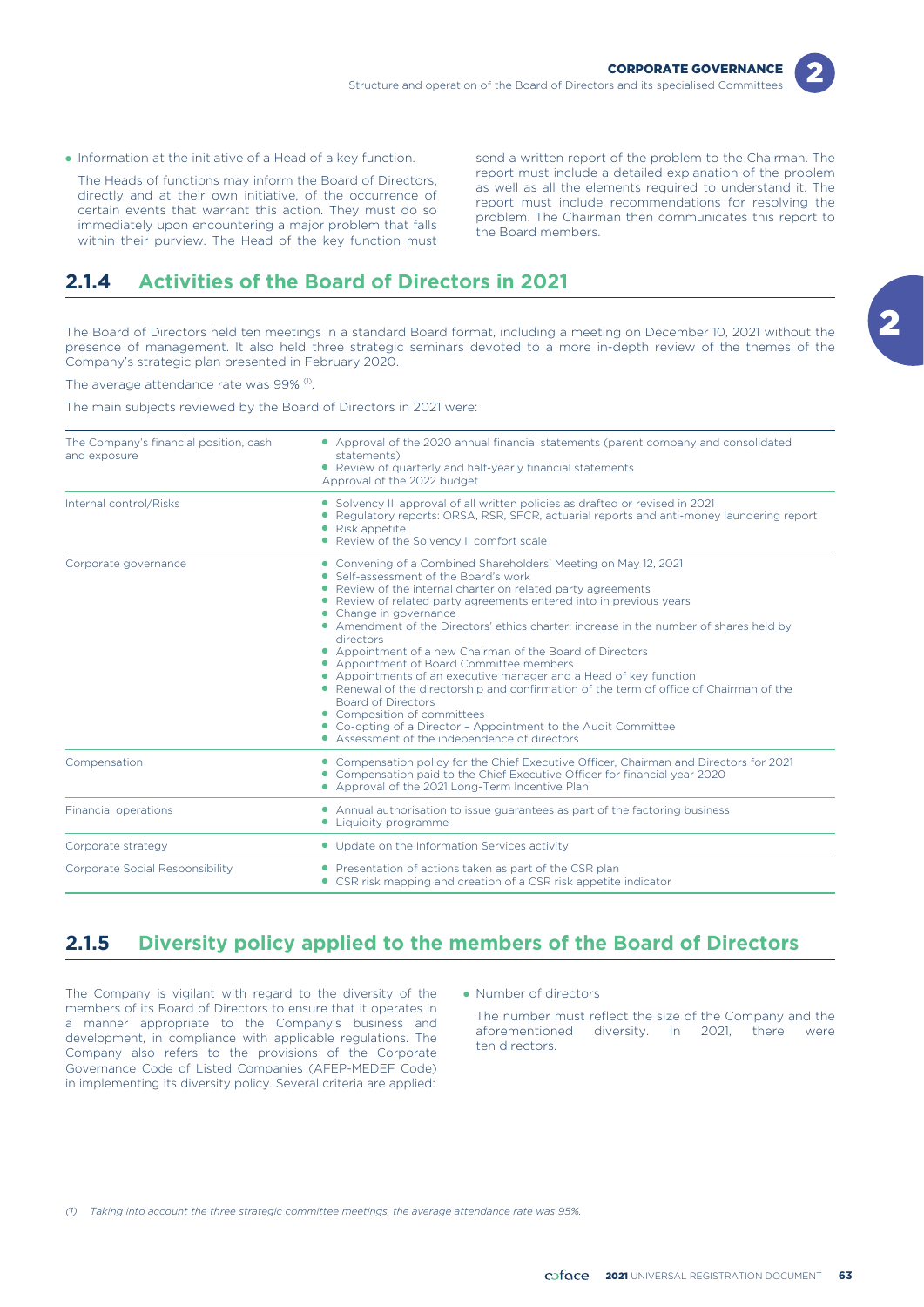

• Seniority and age of directors

The Company complies with regulations on the terms of directorships and strives to have a wide range of ages represented on its Board. In 2021, the average age of directors was 54.

- Proportion of independent and non-independent members

The Company complies with the rules applicable to companies with many shareholders and no controlling shareholder. Independent directors account for 60% of Board members. Two-thirds of the directors sitting on the Audit and Accounts Committee and the Risk Committee, including their Chairmen, are independent directors. The Nominations and Compensation Committee is made up of three-quarters independent directors, including the Chairman.

• International diversity

The Company takes into account international diversity and at December 31, 2021, 50% of directors were non-French nationals.

• Gender equality

In 2021, the proportion of women on the Board was 40%.

• Skills and expertise

The Company ensures its directors possess specific skills in certain fields to ensure that the Board has the requisite expertise in terms of finance, insurance regulations, human resources and digital technology.

# **2.1.6 Assessment of the Board's work in financial year 2021**

As in previous years, COFACE assessed the work of its Board of Directors and its specialised committees, in accordance with the recommendations of the Corporate Governance Code of Listed Companies (AFEP-MEDEF code).

Every three years, COFACE uses an independent external firm to assess the work of its Board and specialised committees. It conducts an internal assessment in each of the other years. For the 2020 financial year, the Board of Directors was due to instruct an independent firm to perform the assessment but considering the changes in governance expected in 2021, it decided it would be more appropriate to postpone the independent review until the end of 2021.

The 2021 assessment was conducted with the assistance of Adaltys. It focused on the following themes:

- the composition of the Board of Directors;
- the organisation of Board of Directors' meetings;
- the quality of the information given to the Board;
- the quality of the discussions;
- the composition and operation of the specialised committees;
- interaction between directors and with the Chief Executive Officer;

• the individual contribution of each Board member.

Each director, as well as the Chairman of the Board of Directors and the Chief Executive Officer answered the questionnaire in an individual interview.

The results of the interviews were included in a detailed assessment report, a summary of which was presented to the Board of Directors on February 15, 2022.

The report shows that the directors have a very positive view of the Board. They believe that it performs well and that its discussions are constructive and useful. They are also satisfied with the organisation of the Board.

Several directors felt that the Board's performance had improved since the last assessment and had not been impacted by the health crisis.

Directors would like to implement a specific document archiving tool. Some would like to receive more information about the Group's competitors, financial communications, digital strategy and its specific activity in different countries. They would also like to see more room for debate on these issues, as well as on human resources and CSR topics.

The Board of Directors also wish to have a more extensive knowledge of the members of the management, particularly the regional directors.

# **2.1.7 Analysis of the independence of members of the Board of Directors**

Pursuant to the AFEP-MEDEF Code, the Board of Directors Applying the AFEP-MEDEF Code, which was revised in must review the status of independent directors every year. As March 2020. such, during the meeting of December 10, 2021, the Board was asked to examine the situation of the six (6) directors who are not members of ARCH Group with regard to the criteria set out in the Code. For each director concerned, this assessment is based on the independence criteria set out in the AFEP-MEDEF Code and the analysis of the High Committee on Corporate Governance (HCGE) included in the Guide to

In order to evaluate the independence of directors, and in the absence of any other dependence criteria, Coface attaches particular importance to any business relationship with a company in which the directors hold senior management positions.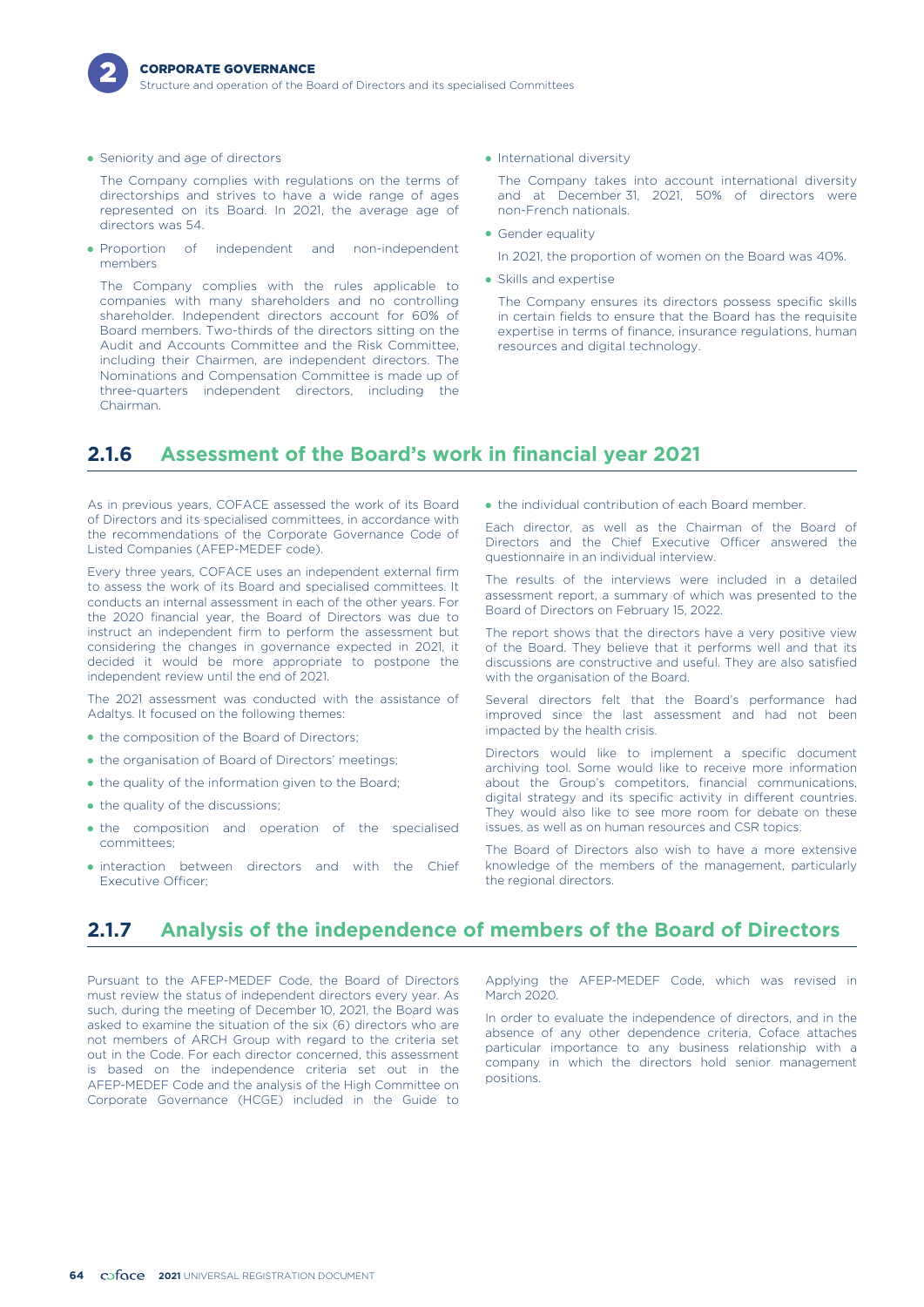

the table below, showed that Bernardo Sanchez Incera, Éric company, and the importance of the turnover generated for Hémar, Isabelle Laforgue, Sharon Macbeath and Olivier Coface by this business relationship. Zarrouati currently do not meet any of the criteria of dependence. Only Nathalie Lomon, who holds management positions at SEB, must be considered in light of the business relationship between Coface and SEB. It is recalled that in these circumstances, Coface assesses any impact this business relationship could have on the director's independent judgement. To do this, Coface analyses a range of items, including the nature of the business, the size of the contract,

A review of all the criteria set out in the Code, as mentioned in the existence of an alternative provider for the director's

SEB is a Coface policyholder. However, the analysis did not identify any dependent relationship between the two companies. The premiums paid by SEB amount to less than 1% of Coface's total premium income. Competition on the credit insurance market provides SEB with an alternative in the event of a termination in its relations with Coface. This affiliation does not therefore affect the independence of Nathalie Lomon.

| <b>CRITERIA TO BE ASSESSED</b>                                                                                                                                                                                                                                                                                                               | <b>BERNARDO</b><br><b>SANCHEZ</b><br><b>INCERA</b> | ÉRIC<br><b>HÉMAR</b> | <b>ISABELLE</b><br><b>LAFORGUE</b> | <b>NATHALIE</b><br><b>LOMON</b> | <b>SHARON</b><br><b>MACBEATH</b> | <b>OLIVIER</b><br><b>ZARROUATI</b> |
|----------------------------------------------------------------------------------------------------------------------------------------------------------------------------------------------------------------------------------------------------------------------------------------------------------------------------------------------|----------------------------------------------------|----------------------|------------------------------------|---------------------------------|----------------------------------|------------------------------------|
| Not to have held an employee position or a<br>corporate mandate within the past five years in<br>Arch Capital Group Ltd., Coface, or one of its<br>subsidiaries.                                                                                                                                                                             | ✓                                                  | ✓                    | ✓                                  | ✓                               | ✓                                |                                    |
| Not to be a corporate officer of a company in<br>which Coface directly or indirectly holds a<br>directorship or in which an employee or corporate<br>officer of Coface holds or has held a directorship<br>within the past five years.                                                                                                       | ✓                                                  | ✓                    | ✓                                  | $\checkmark$                    | ✓                                |                                    |
| Not to be a customer, supplier, corporate banker,<br>significant investment banker of the Company or its<br>Group, or for which the Company or its Group<br>represents a significant proportion of the business.                                                                                                                             | ✓                                                  | ✓                    | $\checkmark$                       | $\checkmark$                    | ✓                                |                                    |
| Not to have a close family tie to a corporate officer.                                                                                                                                                                                                                                                                                       | $\checkmark$                                       | $\checkmark$         | $\checkmark$                       | $\checkmark$                    | $\checkmark$                     | ✓                                  |
| Not to have been an auditor of Coface over the<br>past five years.                                                                                                                                                                                                                                                                           | ✓                                                  | ✓                    | $\checkmark$                       | $\checkmark$                    | ✓                                | ✓                                  |
| Not to have been a director of Coface for more<br>than 12 years.                                                                                                                                                                                                                                                                             | ✓                                                  | ✓                    | $\checkmark$                       | $\checkmark$                    | ✓                                | ✓                                  |
| Not to be a director representing a significant<br>shareholder of Coface or Arch Capital Group Ltd.                                                                                                                                                                                                                                          | ✓                                                  | ✓                    | ✓                                  | ✓                               | ✓                                | ✓                                  |
| Not to receive or have received significant<br>supplementary compensation from Coface or from<br>the Group outside of the compensation paid for<br>attendance at meetings of the Board of Directors<br>and its committees, including participation in any<br>form of stock options, or any other form of<br>performance-linked compensation. | ✓                                                  | ✓                    | ✓                                  | ✓                               | ✓                                | ✓                                  |

The percentage of independent directors on the Board was 60% as at December 31, 2021.

# **2.1.8 Specialised committees, offshoots of the Board of Directors**

Pursuant to Article 18 of the Company's Articles of Association, the Board of Directors may decide to form, with or without the participation of individuals who are not directors, committees or commissions to examine issues that the Board itself or its Chairman refers for their assessment. These committees or commissions perform their duties under its responsibility.

The Board of Directors has established an Audit and Accounts Committee, a Risk Committee, and a Nominations and Compensation Committee, whose composition, powers and rules of operation are described below.

In accordance with the recommendation of the Corporate Governance High Committee (HCGE) dated August 31, 2021, the internal rules have been amended to incorporate the possibility for Board Committees to request external technical studies on matters falling within their remit, at the Company's

expense, after having informed the Chairman of the Board of Directors or the Board. The Committees shall report to the Board on the conclusions thereof.

# Audit and Accounts Committee

During financial year 2021, the members of the Audit and Accounts Committee were Éric Hémar (Chairman), Nicolas Papadopoulo until July 28, 2021, replaced by David Gansberg, and Isabelle Laforgue.

Two-thirds of the members of the Audit and Accounts Committee are independent members of the Board of Directors. It thus conforms to the recommendation of the AFEP-MEDEF Code according to which this committee must have a majority of independent members.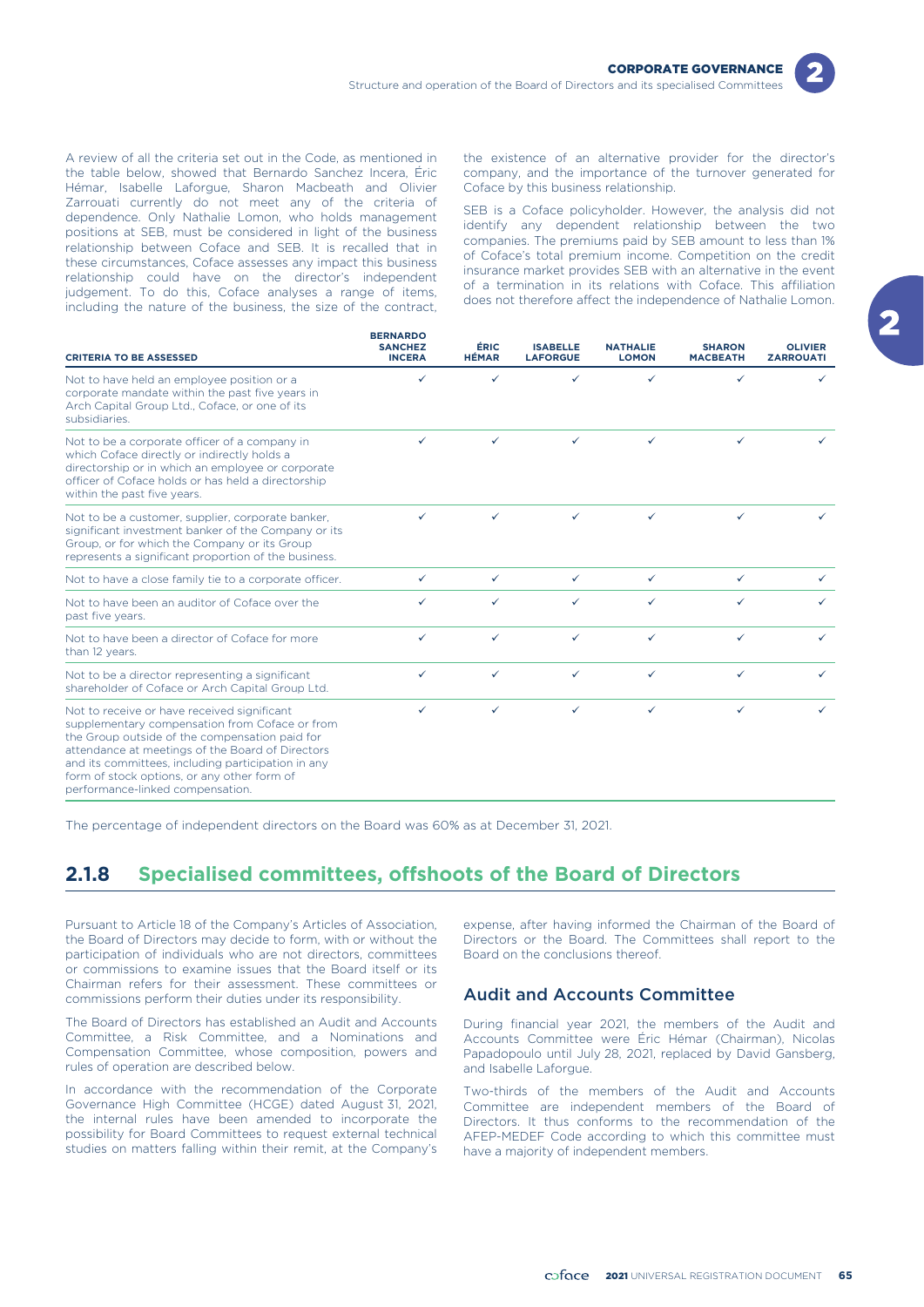# Composition (Article 1 of the Audit and Accounts Committee Internal Rules)

• Members

The Audit and Accounts Committee has three members, who have the appropriate and requisite qualifications to exercise their functions effectively, including particular expertise in financial or accounting matters. They are appointed from among the directors of the Company for the duration of their term of office as members of the Board of Directors.

At least two-thirds of the members of the Audit and Accounts Committee are independent members of the Board of Directors.

- Chairman

The Chairman of the Audit and Accounts Committee will be one of the members of the Audit and Accounts Committee nominated by the Company's Board of Directors from among the independent members for the duration of his/her term of office as a director.

The Chairman of the Audit and Accounts Committee will exercise his/her functions in accordance with the Audit and Accounts Committee Internal Rules.

The Chairman of the Audit and Accounts Committee will set the dates, times and places of the meetings of the Audit and Accounts Committee, set the agenda and chair its meetings. The convening notices for the meetings will be sent by the Committee's Secretary,

who reports to the Board of Directors on the opinions and recommendations expressed by the Audit and Accounts Committee for the Board of Directors to consider.

The Chairman of the Audit and Accounts Committee will ensure that the preparation and due process of the work of the Audit and Accounts Committee is monitored between each of its meetings.

# Duties (Article 3 of the Audit and Accounts Committee Internal Rules)

The role of the Audit and Accounts Committee is to ensure that matters concerning the development and verification of accounting and financial information are monitored, in order to facilitate the Board of Directors' duties of control and verification. In this regard, the committee issues opinions and/or recommendations to the Board of Directors.

Accordingly, the Audit and Accounts Committee will, in particular, exercise the following principal functions:

- Monitoring the preparation of financial information

The Audit and Accounts Committee must examine the annual or half-year parent company and consolidated financial statements before they are presented to the Board of Directors, to ensure the accounting methods used to prepare these financial statements are appropriate and consistent.

The Audit and Accounts Committee reviews in particular the level of technical provisions and any situations that could create a significant risk for the Group, as well as all financial information and quarterly, half-year or annual reports on the Company's business, or that produced for a specific transaction (such as an asset contribution, merger or market transaction).

It reviews the accounting treatment of all major transactions.

The examination of the financial statements is accompanied by a presentation by the Statutory Auditors indicating the key points not only of the results of the statutory audit, in particular the audit adjustments and significant weaknesses in internal control identified during the audit, but also of the accounting methods used, as well as a presentation by the Chief Financial Officer describing the Company's risk exposure and its material off-balance sheet commitments.

It examines the scope of consolidated companies.

- Monitoring the control of the external audit of financial statements

The Audit and Accounts Committee is responsible for monitoring the statutory audit of the parent company and consolidated financial statements by the Company's Statutory Auditors.

The Audit and Accounts Committee has regular discussions with the Statutory Auditors during the Audit and Accounts Committee meetings dealing with the review of the procedures for preparing financial information and the review of the financial statements in order to report on their performance and the conclusions of their work.

The Audit and Accounts Committee also monitors the Company's Statutory Auditors (including without the presence of the executives), in particular their working schedule, potential difficulties encountered in the exercise of their duties, modifications which they believe should be made to the Company's financial statements or other accounting documents, irregularities, anomalies or accounting inaccuracies which they may have identified, uncertainties and material risks relating to the preparation and treatment of accounting and financial information, and material weaknesses in internal control that they may have discovered.

It is responsible for monitoring the independence of the Statutory Auditors and ensuring compliance with the professional code of conduct.

The Audit and Accounts Committee shall meet the Statutory Auditors at least once a year without the presence of senior management. In this respect, the Audit and Accounts Committee also reviews, with the Statutory Auditors, the risks affecting their independence and the preventive measures taken to mitigate such risks. It must, in particular, ensure that the amount of the fees paid by the Company and the Group, or the share of such fees in the revenues of the firms and their networks, would not impair the independence of the Statutory Auditors.

At the same time, the Statutory Auditors will also present to the Audit and Accounts Committee a report on compliance with their obligations regarding the professional code of conduct for Statutory Auditors and with professional auditing standards.

To this end, the Audit and Accounts Committee must, in particular, ask to receive each year:

- the Statutory Auditors' statement of independence;
- the amount of the fees paid to the network of Statutory Auditors by the companies controlled by the Company or the entity controlling the Company in respect of services that are not directly related to the Statutory Auditors' duties; and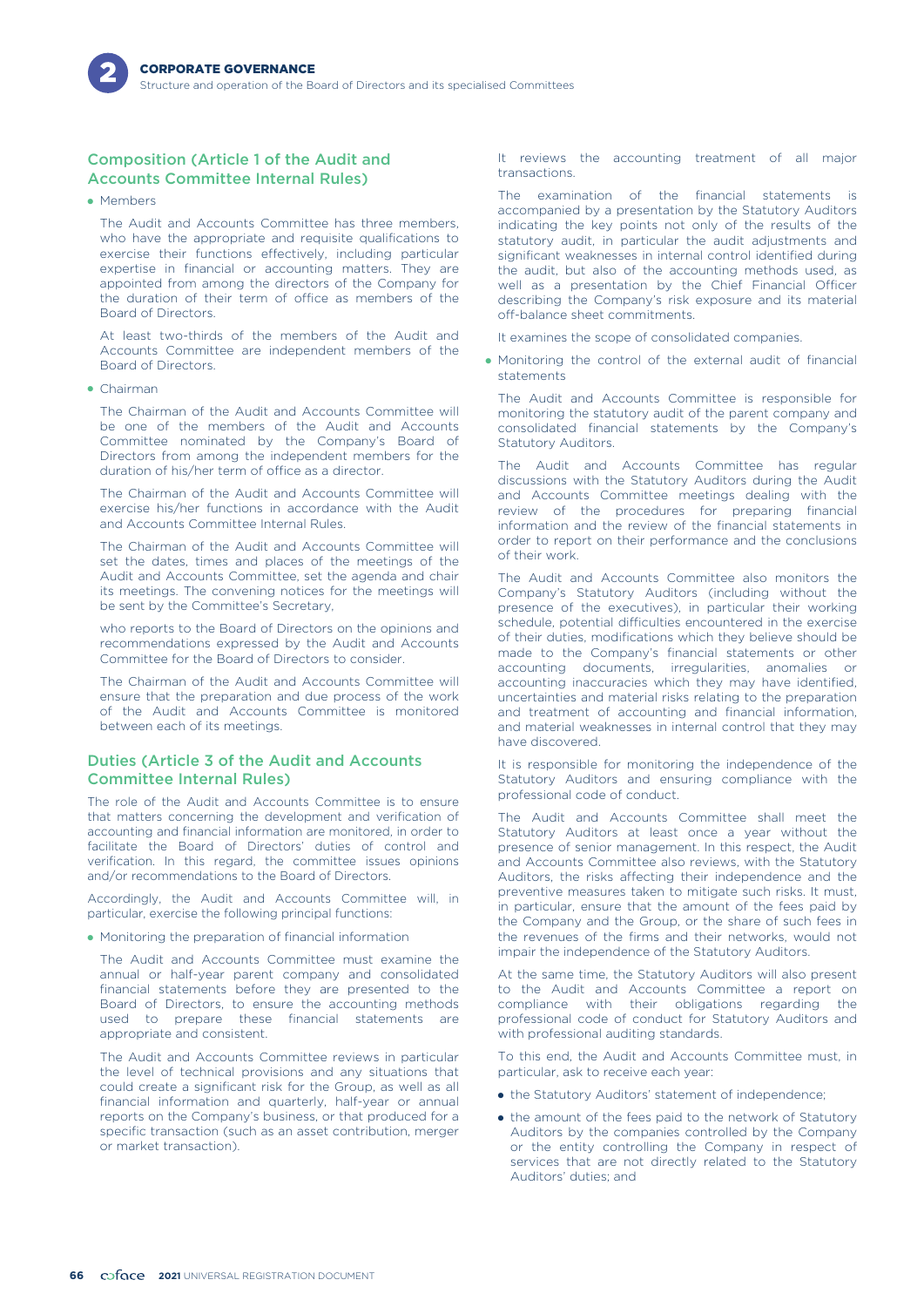- information concerning the benefits received for services directly related to the Statutory Auditors' duties.
- Selection and renewal of the Statutory Auditors

The Audit and Accounts Committee oversees the selection and renewal of the Statutory Auditors, and submits the result of this selection to the Board of Directors. When the Statutory Auditors' term expires, the selection or renewal of the Statutory Auditors may be preceded, at the suggestion of the Audit and Accounts Committee and the decision of the Board of Directors, by a call for tenders overseen by the Audit and Accounts Committee, which will approve the specifications and choice of firms consulted, and ensure the selection of the "best bidder" and not the "lowest bidder".

The Audit and Accounts Committee reports regularly on the exercise of its duties to the Board of Directors and informs it without delay of any difficulties encountered.

- Approval of the provision by the Statutory Auditors of services other than account certification

Pursuant to the provisions of Article L.822-11-2 of the French Commercial Code, the committee approves the provision by the Company's Statutory Auditors of services other than account certification. In this case, it makes this decision after having reviewed the risks affecting the independence of the Statutory Auditors and the preventive measures taken by the Statutory Auditor in this regard.

• Internal control duties

The Audit and Accounts Committee provides its opinion on the organisation of the Audit Department.

The committee receives a copy of the Company's annual audit plan. It reviews this plan, in cooperation with the Risk Committee.

It is responsible for monitoring internal audit recommendations when these relate to its areas of expertise. It receives regular summary reports from management.

It receives a copy of the annual compliance plan.

• Annual budget

Before the beginning of each financial year, it reviews the Company's draft budget and monitors the budget process throughout the financial year.

# Operation (Article 2 of the Audit and Accounts Committee Internal Rules)

- Frequency of meetings and procedures for convening meetings

The Audit and Accounts Committee is convened whenever necessary and at least four times a year. The Audit and Accounts Committee will, in particular, meet prior to each Board meeting if the agenda includes the examination of a matter within its remit and sufficiently in advance of any Board meeting for which it is preparing resolutions.

• Ordinary convening of meetings

Meetings of the Audit and Accounts Committee are called in writing, with convening notices issued by the committee's Secretary and sent to each member. The Chairman of the Company's Board of Directors may, as necessary, refer a matter to the Chairman of the Audit and Accounts Committee and request the convening of said committee to discuss a specific agenda.

**•** Extraordinary convening of meetings

Two members of the Audit and Accounts Committee may ask its Chairman to convene a meeting of the committee to discuss a certain agenda or to add one or more points to the agenda in accordance with the limits and powers of said committee. In the event that the Chairman of the Audit and Accounts Committee does not grant this request within a period of 15 days, the two members may convene the Audit and Accounts Committee and set the agenda for its meeting.

If the Company's Statutory Auditors consider there is an event which exposes the Company or its subsidiaries to a significant risk, they may ask the Chairman of the Audit and Accounts Committee to convene a meeting of said committee.

• Form and timing for convening meetings

The notice convening the Audit and Accounts Committee contains the detailed agenda for the meeting and is sent to the members of the Audit and Accounts Committee with reasonable prior notice. The information allowing the members of the Audit and Accounts Committee to issue informed advice during this meeting is sent to the members of said committee, to the extent possible, sufficiently in advance of the meeting.

In case of an urgent matter, the Audit and Accounts Committee may be convened at any time by its Chairman, acting under an exceptional procedure. In this case, the Audit and Accounts Committee meeting does not need to comply with the time limits for the above convening notice as long as the urgent matter is declared in the convening notice and the information allowing the members of the Audit and Accounts Committee to issue informed advice has been sent prior to the meeting.

• Attendance at Audit and Accounts Committee meetings

If any member is unable to attend a meeting of the Audit and Accounts Committee, he or she may participate in the meeting by telephone or video conference.

Only the members and the Secretary of the Audit and Accounts Committee are entitled to attend its meetings.

At the Chairman's proposal, the Audit and Accounts Committee may invite to any of its meetings any executive of the Company (including an executive of any of the principal subsidiaries) capable of informing the work of the Audit and Accounts Committee, as well as the Statutory Auditors of the Company.

• Quorum and majority rule

The opinions and recommendations expressed by the Audit and Accounts Committee can only be valid if at least half of its members (including the Chairman) are present.

No member of the Audit and Accounts Committee may represent another member.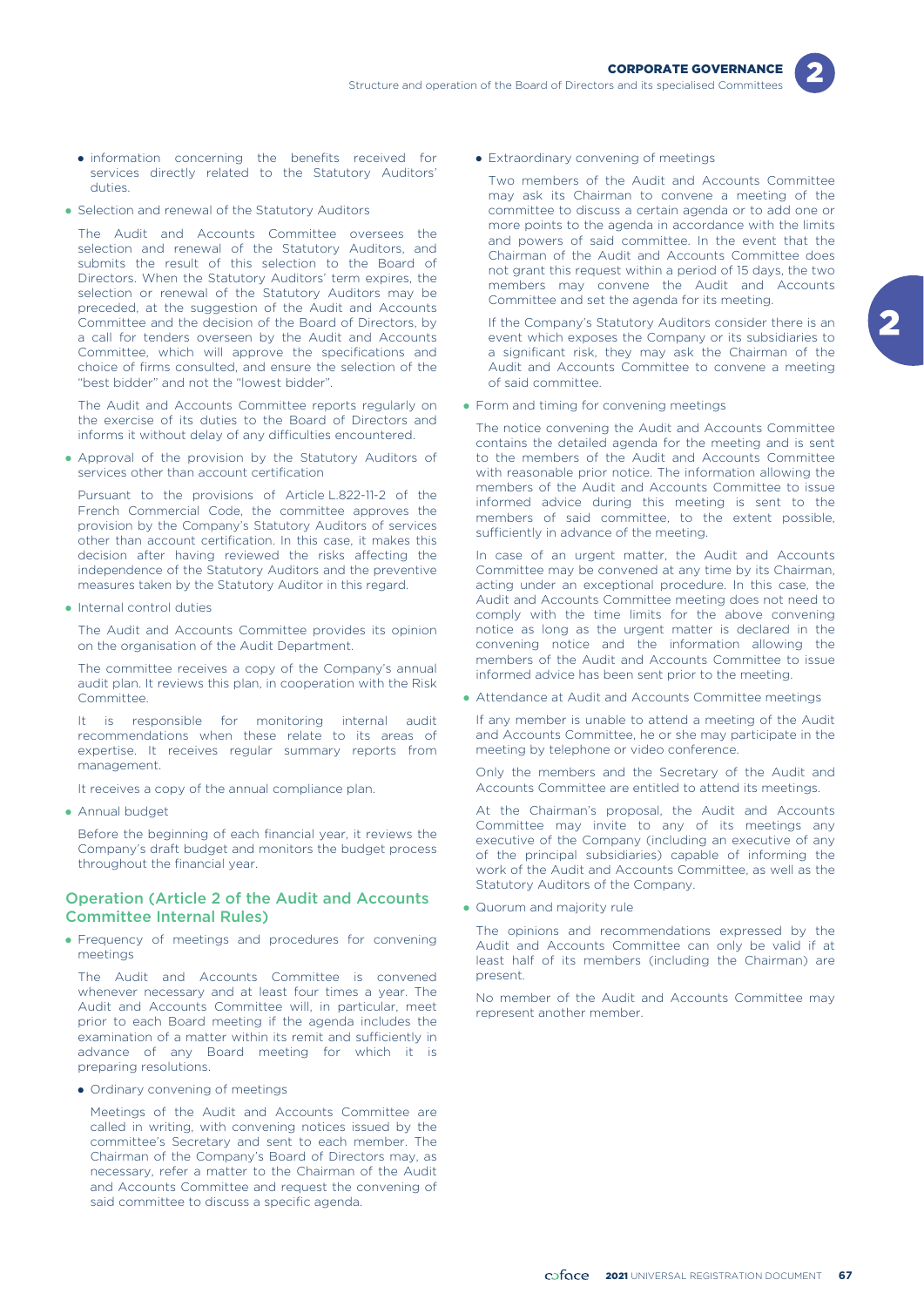

The opinions and recommendations of the Audit and Accounts Committee will be adopted if the Chairman and the majority of members present at the meeting vote in favour.

- Secretariat and minutes of meetings

The Secretary of the Company's Board of Directors is responsible for the secretariat of the Audit and Accounts Committee.

The opinions and recommendations of the Audit and Accounts Committee will be included in a written report. One copy of the report will be sent to all members of the Audit and Accounts Committee and another, if required, will be sent by the Chairman to the directors of the Company.

# Activity of the Audit and Accounts Committee

The Audit and Accounts Committee met five times in 2021. The average attendance rate was 86%.

The main work notably addressed:

- approval of the annual financial statements for the 2020 financial year;
- examination of the quarterly and half-yearly financial statements for the 2021 financial year;
- the IFRS 17 project;
- review of off-balance sheet commitments;
- approval of the internal audit policy;
- presentation of the 2022 budget;
- examination and approval of the 2022 audit plan;
- regular updates on the audit activity;
- review with external auditors without the presence of management;
- Amendment of the policy for the approval of non-audit services provided by the Statutory Auditors.

# Risk Committee

The principle of a Risk Committee was decided by the Board of Directors during its meeting of April 24, 2018.

In 2021, the Risk Committee was composed of Nathalie Lomon (Chairman), Janice Englesbe and Isabelle Laforgue.

# Composition (Article 1 of the Risk Committee Internal Rules)

• Members

The Risk Committee has three members, who have the appropriate and requisite qualifications to exercise their functions effectively, including expertise in risk management. They are appointed from among the directors of the Company for the duration of their term of office as members of the Board of Directors.

The Risk Committee has two independent members from the Board of Directors.

- Chairman

The Chairman of the Risk Committee is an independent member of the Risk Committee nominated by the Board of Directors for the duration of his/her term of office as a director.

The Chairman exercises his/her functions in accordance with the Internal Rules of the Risk Committee.

The Chairman of the Risk Committee sets the dates, times and places of its meetings, establishes the agenda and chairs its meetings. The convening notices for the meetings are sent by the Risk Committee Secretary,

who reports to the Board of Directors on the opinions and recommendations expressed by the Risk Committee for the Board of Directors to consider.

The Chairman of the Risk Committee will ensure that the preparation and due process of the work of the Risk Committee are monitored between each of its meetings.

# Duties (Article 3 of the Risk Committee Internal Rules)

The role of the Risk Committee is to ensure that the risk management and monitoring mechanisms are effective and that there are efficient operational internal control measures in place, to review the compliance of reports sent to the regulator, monitor the management of the Group's capital requirements, and monitor the implementation of recommendations from internal audits of areas under its responsibility. The Risk Committee carries out all of these duties in order to facilitate the Board of Directors' duties of control and verification. In this regard, the committee issues opinions and/or recommendations to the Board of Directors.

Accordingly, the principal functions of the Risk Committee include the following:

**•** Efficiency of risk management systems

The Risk Committee reviews the major asset and liability risks (including subscription risks, market risk and funding risk), and ensures that effective monitoring and management mechanisms are in place. In this regard, it evaluates the various risk management policies on an annual basis.

Each year, it reviews the internal assessment carried out by the Company of its risks and solvency (ORSA).

It is kept updated on the Company's risk appetite.

It receives and reviews the results and updates of risk mapping carried out by the Company.

• Review of all regulatory reports relating to the Company

The Risk Committee receives and reviews the regulatory reports required under regulations (in particular SFCR, RSR, anti-money laundering report, actuarial reports), before they are approved by the Board.

• Changes in prudential regulations

The Risk Committee is informed of any regulatory changes that may have an impact on the Group's solvency or governance. It is also informed of solutions introduced to reduce any negative effects of these changes.

- The committee is responsible for monitoring the Group's capital requirements.

It monitors, in particular, the drafting of the partial internal model, the compilation of the file for the regulator, and the results of the model.

It also examines the governance and major changes to the model.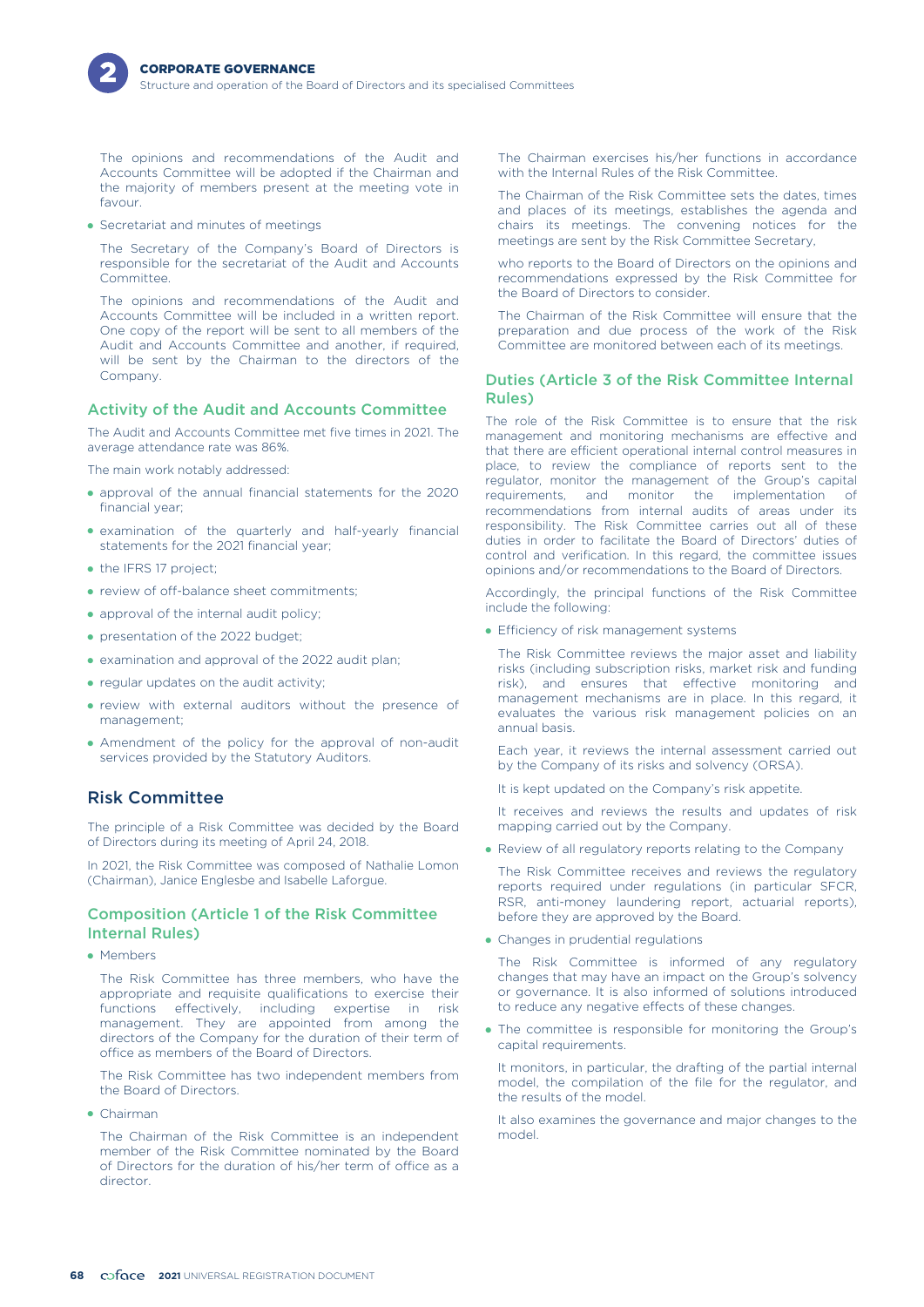



It receives a summary of the results of these controls. It is informed of action plans implemented following these controls and is regularly updated on the progress of these action plans.

The Risk Committee is informed of any loopholes in the internal control system and of the corrective actions implemented to address them. It is informed of the actual implementation of these corrective actions.

# Operation (Article 2 of the Risk Committee Internal Rules)

- Frequency of meetings and procedures for convening meetings

The Risk Committee will be convened whenever necessary and at least four times a year. The Risk Committee will, in particular, meet prior to each Board meeting if the agenda includes the examination of a matter within its remit and sufficiently in advance (at least two days) of any Board meeting for which it is preparing resolutions.

• Ordinary convening of meetings

Meetings of the Risk Committee are called in writing, with convening notices issued by the committee's Secretary under the conditions set out in paragraph 3, Section 1 b) of the Risk Committee Internal Rules and sent to each member. The Chairman of the Company's Board of Directors may, as necessary, refer a matter to the Chairman of the Risk Committee and ask them to meet with said committee to discuss a specific agenda.

**•** Extraordinary convening of meetings

Two members of the Risk Committee may ask its Chairman to convene a meeting of the committee to discuss a certain agenda or to add one or more points to the agenda in accordance with the limits and powers of said committee. In the event that the Chairman of the Risk Committee does not grant this request within a period of 15 days, the two members may convene the Risk Committee and set its agenda.

If the Company's Statutory Auditors consider there is an event which exposes the Company or its subsidiaries to a significant risk, they may ask the Chairman of the Risk Committee to convene a meeting of said committee.

**•** Form and timing for convening meetings

The notice convening the Risk Committee contains the detailed agenda for the meeting and is sent to the members of the Risk Committee with reasonable prior notice. The information allowing the members of the Risk Committee to issue informed advice during this meeting is sent to the members of said committee, to the extent possible, sufficiently in advance of the meeting.

In case of an urgent matter, the Risk Committee may be convened at any time by its Chairman, acting under an exceptional procedure. In this case, the Risk Committee meeting does not need to comply with the time limits for the above convening notice as long as the urgent matter is declared in the convening notice and the

information allowing the members of the Risk Committee to issue informed advice has been sent prior to the meeting.

- Attendance at Risk Committee meetings

If any member is unable to attend a meeting of the Risk Committee, he or she may participate in the meeting by telephone or video conference.

Only the members and the Secretary of the Risk Committee are entitled to attend its meetings.

At the Chairman's proposal, the Risk Committee may invite to any of its meetings any executive of the Company (including an executive of any of the principal subsidiaries) capable of informing the work of the Risk Committee, as well as the Statutory Auditors of the Company.

• Quorum and majority rule

The opinions and recommendations expressed by the Risk Committee can only be valid if at least half of its members (including the Chairman) are present.

No member of the Risk Committee may represent another member.

The opinions and recommendations of the Risk Committee will be adopted if the Chairman and the majority of members present at the meeting vote in favour.

- Secretariat and minutes of meetings

The Secretary of the Company's Board of Directors will be responsible for the secretariat of the Risk Committee.

The opinions and recommendations of the Risk Committee will be included in a written report. One copy of the report will be sent to all members of the Risk Committee and another, if required, will be sent by the Chairman to the directors of the Company.

### Activity of the Risk Committee

The Risk Committee met five times in 2021. The average attendance rate was 100%.

It considered:

- the overall risk map and internal control system;
- the CSR risk map and the inclusion of a CSR indicator in the risk appetite indicators;
- the partial internal model;
- risk policies;
- risk appetite indicators;
- regulatory reports: ORSA, RSR and SFCR and the anti-money laundering report;
- compliance actions;
- the report on outsourcing;
- actuarial reports;
- the review of cyber risks;
- financial risks.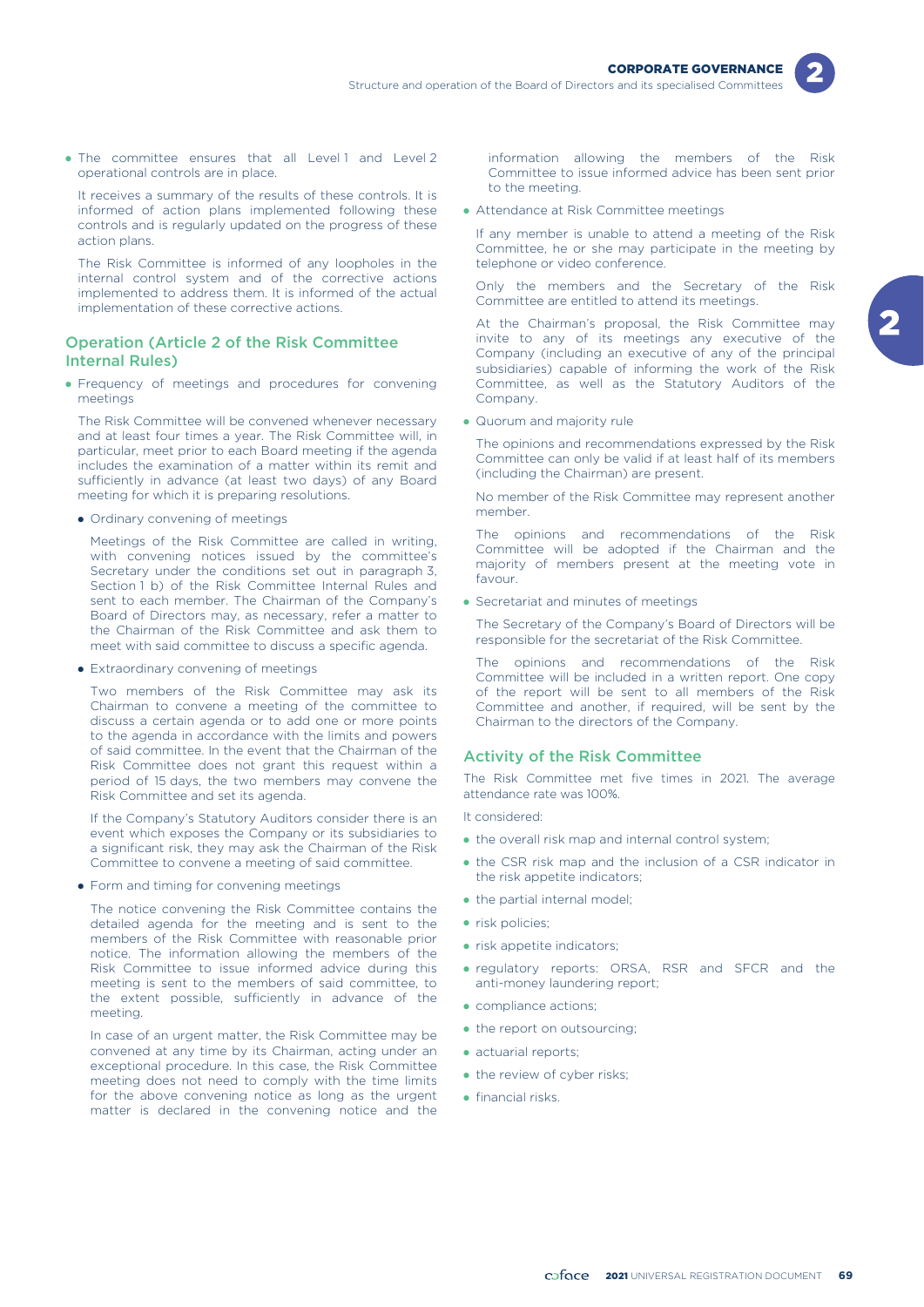# Nominations and Compensation **Committee**

The principle of a Nominations and Compensation Committee was decided by the Board of Directors during its meeting of July 15, 2014. The Nominations and Compensation Committee is made up of Olivier Zarrouati (Chairman), Sharon MacBeath, Bernardo Sanchez Incera and Nicolas Papadopoulo.

The Nominations and Compensation Committee is chaired by an independent director, and three-quarters of the committee are independent members of the Board of Directors. It thus conforms to the recommendation of the AFEP-MEDEF Code according to which this committee must have a majority of independent members.

This committee recruited the Chairman of the Board of Directors with the assistance of an external recruitment firm.

# Composition (Article 1 of the Nominations and Compensation Committee Internal Rules)

• Members

The Nominations and Compensation Committee has at least three members, appointed from among the members of the Company's Board of Directors for the duration of their term as director.

The Nominations and Compensation Committee has a majority of independent members of the Board of Directors who are competent to analyse compensation-related policies and practices and the Company's risk policy.

- Chairman

The Chairman of the Nominations and Compensation Committee will be one of the members of the Nominations and Compensation Committee nominated by the Company's Board of Directors from among the independent members for the duration of his/her term of office as director.

The Chairman of the Nominations and Compensation Committee will convene the meetings of the Nominations and Compensation Committee, determine the agenda and chair the meetings.

The Chairman will report to the Board of Directors on the proposals and recommendations put forward by the Nominations and Compensation Committee in order for the Board of Directors to consider them, and will ensure that the preparation and due process of the work of the Nominations and Compensation Committee is monitored between each of its meetings.

## Duties (Article 3 of the Nominations and Compensation Committee Internal Rules)

• Role of the Nominations and Compensation Committee

In all matters relating to the appointment of executives (and separate from any issues related to their compensation), the Chief Executive Officer will be involved in the work of the Nominations and Compensation Committee.

The Nominations and Compensation Committee shall prepare the resolutions of the Company's Board of Directors on the following topics:

• Compensation conditions

The Nominations and Compensation Committee is responsible for formulating proposals for the Company's Board of Directors concerning:

- the level and terms of compensation of the Chairman of the Board of Directors, including benefits in kind, retirement and personal protection plans, as well as grants of stock options or warrants, as applicable;
- the level and terms of compensation of the Chief Executive Officer (CEO), and, as the case may be, the Deputy CEO, including benefits in kind, retirement and personal protection plans, as well as grants of stock options or warrants, as applicable;
- the rules for the distribution of directors' attendance fees to be allocated to the Company's directors and the total amount to be submitted to the approval of the Company's shareholders; and
- compensation policy.
- Appointment process

The Nominations and Compensation Committee:

- makes proposals to the Board of Directors regarding the appointment of members of the Board of Directors by the Ordinary Shareholders' Meeting, and the appointment of the members of General Management;
- establishes and keeps an up-to-date succession plan for members of the Board of Directors and the key executives of the Company and the Group.

In its specific role of appointing members of the Board of Directors, the Nominations and Compensation Committee shall consider the following criteria: (i) the desired balance in the membership of the Board of Directors with regard to the composition and evolution of the Company's ownership; (ii) the desired number of independent Board members; (iii) the proportion of men and women required by current regulations; (iv) the opportunity to renew terms; and (v) the integrity, competence, experience and independence of each candidate. The Nominations and Compensation Committee must also establish a procedure for selecting future independent members and undertake its own evaluation of potential candidates before they are approached in any way.

The qualification of an independent member of the Board of Directors is discussed by the Nominations and Compensation Committee, which drafts a report on the matter for the Board. Each year, in light of this report and prior to the publication of the annual report, the Board of Directors will review each director's situation with regard to the criteria of independence as defined by the Internal Rules of the Board of Directors.

• Resources and prerogatives of the Nominations and Compensation Committee

The Nominations and Compensation Committee receives all documents and information required for the completion of its tasks from the Company's Chief Executive Officer. It may, moreover, if requested by the Company's Board of Directors, order any study or analysis by experts outside of the Company relating to the compensation of corporate officers in comparable companies in the financial sector.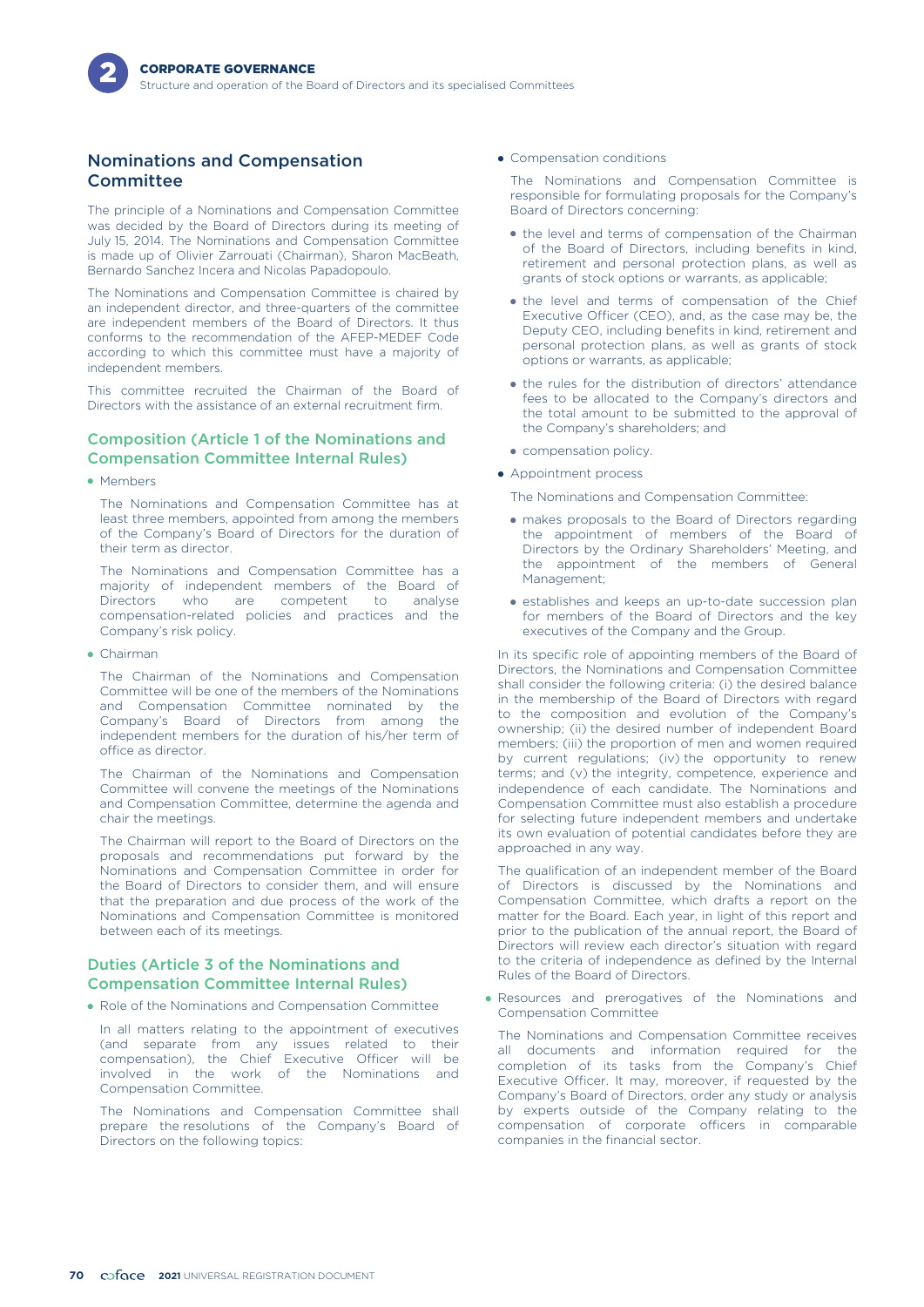

# Operation (Article 2 of the Nominations and Compensation Committee Internal Rules)

- Frequency of meetings and procedures for convening meetings

The Nominations and Compensation Committee is convened whenever necessary and at least once a year. The Nominations and Compensation Committee will, in particular, meet prior to each Board meeting if the agenda consists of the examination of a matter within its remit and sufficiently in advance of any Board meeting for which it is preparing resolutions.

• Ordinary convening of meetings:

Meetings of the Nominations and Compensation Committee are called by its Chairman, with convening notices sent to each member. The notice of meeting is sent by the Secretary of the Appointments and Compensation Committee. The Chairman of the Company's Board of Directors may, as necessary, refer a matter to the Chairman of the Nominations and Compensation Committee and ask them to meet with said committee to discuss a specific agenda.

**•** Extraordinary convening of meetings

Two members of the Nominations and Compensation Committee may ask its Chairman to convene a meeting of the committee to discuss a certain agenda or to add one or more points to the agenda in accordance with the limits and powers of said committee. In the event that the Chairman of the Nominations and Compensation Committee does not grant this request within a period of 15 days, the two members may convene the Nominations and Compensation Committee and set its agenda.

**•** Form and timing for convening meetings

The notice convening the Nominations and Compensation Committee is sent to the members of the Nominations and Compensation Committee with reasonable prior notice and contains the detailed agenda for the meeting. The information allowing the members of the Nominations and Compensation Committee to issue informed advice during this meeting is sent to the members of said committee, to the extent possible, sufficiently in advance of the meeting.

In case of an urgent matter, the Nominations and Compensation Committee may be convened at any time by its Chairman, acting under an exceptional procedure. In this case, the Nominations and Compensation Committee meeting does not need to comply with the time limits for the above convening notice as long as the urgent matter is declared in the convening notice and the information allowing the members of the Nominations and Compensation Committee to issue informed advice has been sent prior to the meeting.

- Attendance at meetings of the Nominations and Compensation Committee

Only members of the Nominations and Compensation Committee are entitled to attend its meetings. The Secretary of the Nominations and Compensation Committee also participates in these meetings.

If any member is unable to attend a meeting of the Nominations and Compensation Committee, he or she may participate in the meeting by telephone or video conference.

• Quorum and majority rule

The opinions and proposals expressed by the Nominations and Compensation Committee can only be valid if at least half of its members (including the Chairman) are present.

No member of the Nominations and Compensation Committee may represent another member.

The opinions and proposals of the Nominations and Compensation Committee will be adopted if the majority of the members present, including the Chairman, vote in favour.

- Secretariat and minutes of meetings

The Secretary of the Company's Board of Directors is responsible for the secretariat of the Nominations and Compensation Committee.

The opinions and proposals of the Nominations and Compensation Committee will be included in a written report. One copy of the report will be sent to all members of the Nominations and Compensation Committee and another, if required, will be sent to the directors of the Company.

# Activity of the Nominations and Compensation **Committee**

The committee met twice in 2021. The average attendance rate was 100%.

It examined and/or set:

- the compensation policy for the Chairman of the Board for 2021;
- the short term variable compensation of the Chief Executive Officer for financial year 2020;
- the compensation policy for the Chief Executive Officer for 2021;
- a Long-Term Incentive Plan for 2021;
- delivery of the 2018 LTIP (the plan was not delivered as performance criteria were not met);
- succession plans (including for members of the Executive Committee);
- the 2021 compensation policy;
- the fitness and probity policy;
- the adjustment of working conditions to the pandemic situation and specific actions implemented by the Human Resources Department.

2021 UNIVERSAL REGISTRATION DOCUMENT **71**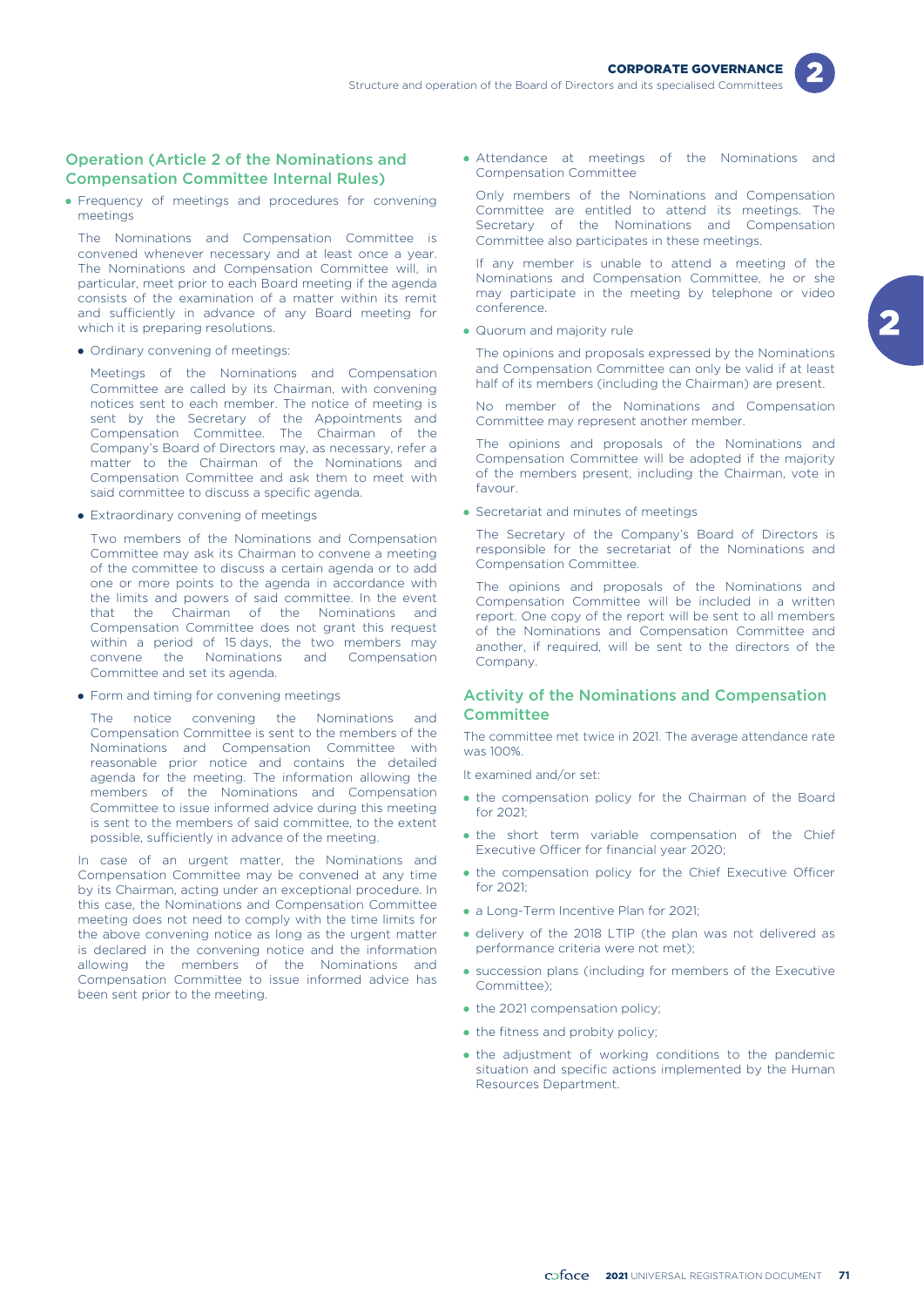# **2.1.9 Fitness and probity policy**

# Fitness

All persons that perform functions as director, executive manager, head of key functions, general manager of a branch, or who have the authority to sign on behalf of the Company, should be fit, under all circumstances, to implement sound and prudent management based on their professional qualifications, knowledge and experience.

The assessment of fitness includes an evaluation of professional diplomas and qualifications, relevant knowledge and experience in the insurance sector, as well as in the sectors of finance, accounting, actuarial services and management. The assessment takes into account the various entrusted tasks.

Furthermore, to assess the fitness of members of the Board of Directors, their training and their experience with respect to their responsibilities are taken into account, in particular the experience acquired as Chairman of a Board or a committee. In appraising each person, the assessment also takes into account the fitness, experience and responsibilities of the other members of the Board of Directors. When terms of office have been previously exercised, fitness is presumed owing to the experience acquired. For new members, the assessment considers the training they may receive throughout their term of office.

The Company ensures that directors collectively have the necessary knowledge and experience in the insurance and financial markets, Group strategy and its economic model, its governance, financial analysis and actuarial system, and the legal and regulatory requirements applicable to the Group, which are appropriate to assume the responsibilities conferred on the Board of Directors.

# **Probity**

Evaluating a person's probity includes an assessment of his/her honesty and financial strength, based on tangible evidence concerning his/her character, personal behaviour and professional conduct, including any relevant information of a criminal, financial or prudential nature, for the purpose of this assessment.

The functions of director, executive director, head of key function, general manager of a branch, or the authority to sign on behalf of the Company cannot be performed by any person who has been the subject, within the past ten years, of:

- a final sentence;
- a final measure of personal bankruptcy or any other final prohibition measure.

Persons serving as executive manager, head of key functions, general manager of a branch, or who have the authority to sign on behalf of the Company, are required to provide as proof, a declaration of absence of bankruptcy and a police record or, failing that, an equivalent document issued by a competent judicial or administrative authority of the original Member State of origin of these persons.

This fitness and probity policy will be applied by all direct or indirect subsidiaries of the Company and may be adapted in line with any stricter local regulations in this area.

The Company's fitness and probity policy was reviewed on November 29, 2018 and approved by the Board of Directors on December 18, 2018 to extend to independent directors the obligation to provide the Company with a police record to prove their probity.

# **2.1.10 Conflict of interest prevention rules applicable to directors**

Pursuant to the Directors' ethics charter, which can be consulted on the website at http://www.coface.com/Group/ Our-organisation, on the Board of Directors tab, a director must inform the Board of Directors of any conflict of interests, including potential conflicts, in which he or she may be directly or indirectly involved. The director shall refrain from participating in discussion and decision-making on the subjects concerned.

The director shall also inform the Chairman of the Nominations and Compensation Committee of any intention to accept a new directorship in a listed company that does not belong to a group of which the director is an executive, in order to allow the Board of Directors, at the proposal of the Nominations and Compensation Committee, to decide, if necessary, whether such an appointment would be incompatible with being a director of the Company.

The director shall inform the Chairman of the Board of Directors of any conviction for fraud, any indictment and/or public sanction, and any prohibition to manage or govern that may have been issued against them, as well as any bankruptcy, sequestration or winding-up proceedings in which they may have been involved.

# **2.1.11 Statement of conflicts of interest**

To the Company's knowledge, there is no service contract binding the members of the Board of Directors to the Company or to one of its subsidiaries and providing for the award of benefits.

To the Company's knowledge, there are no familial ties between the members of the Board of Directors and the other executive corporate officers of the Company.